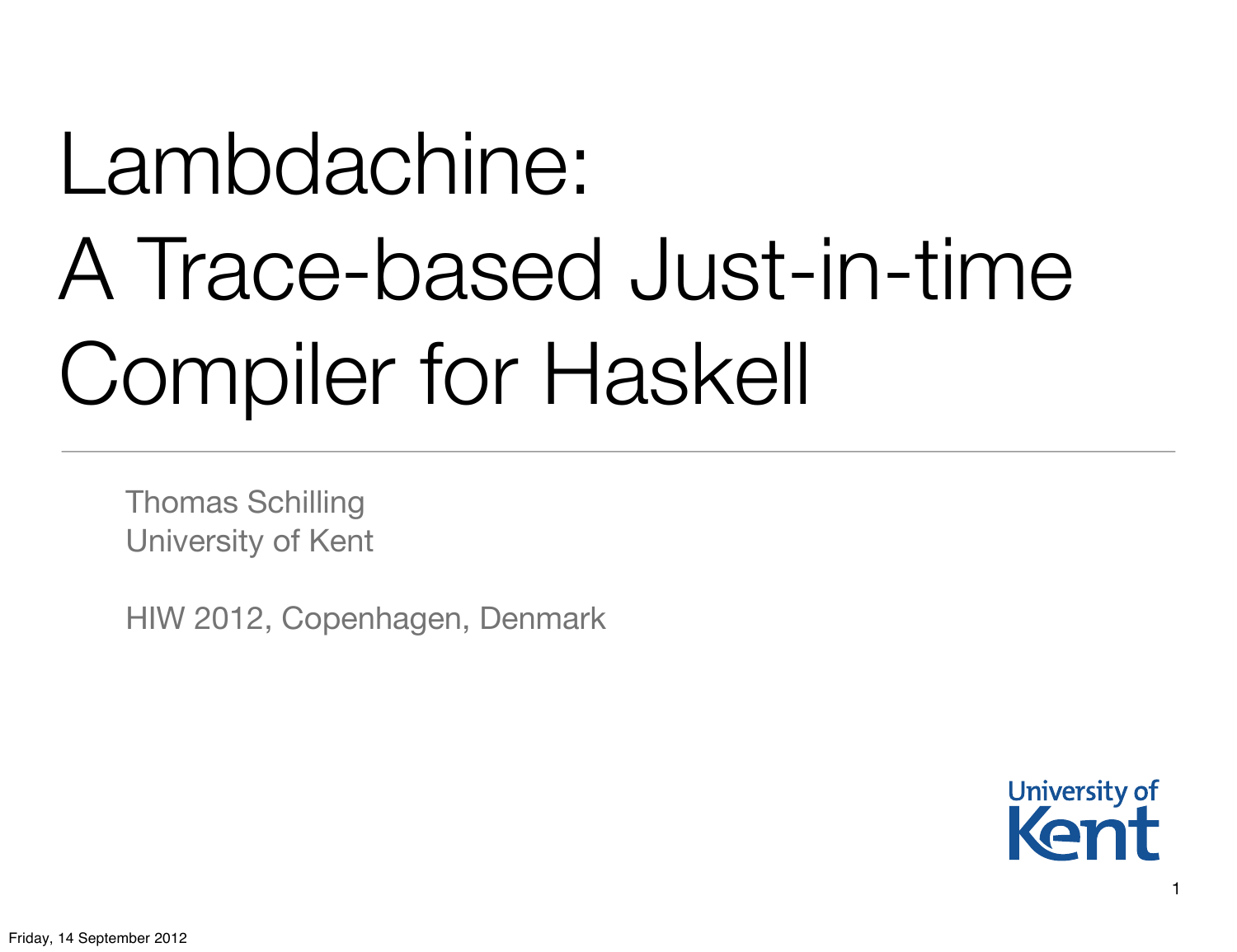# Problems with Static Compilation

- GHC is a very good static compiler. However, the static approach has a problems, too.
- Multiple compilation "ways" (vanilla, profiled, threaded, HPC, ...). Usually, all dependency must be available in the same mode.
- How to get the compiler to fully optimise my critical loops? "Why didn't that rule fire? ... Hm, it didn't inline that ... Why not?" - "Oops. Now the compiled code is 3x larger and takes 3x longer to compile. Well, fair enough, I guess." - "Why does it construct that dictionary in the inner loop?" - etc.
- No portable bytecode or serializable closures. (GHCi bytecode might be portable, but it's slow.)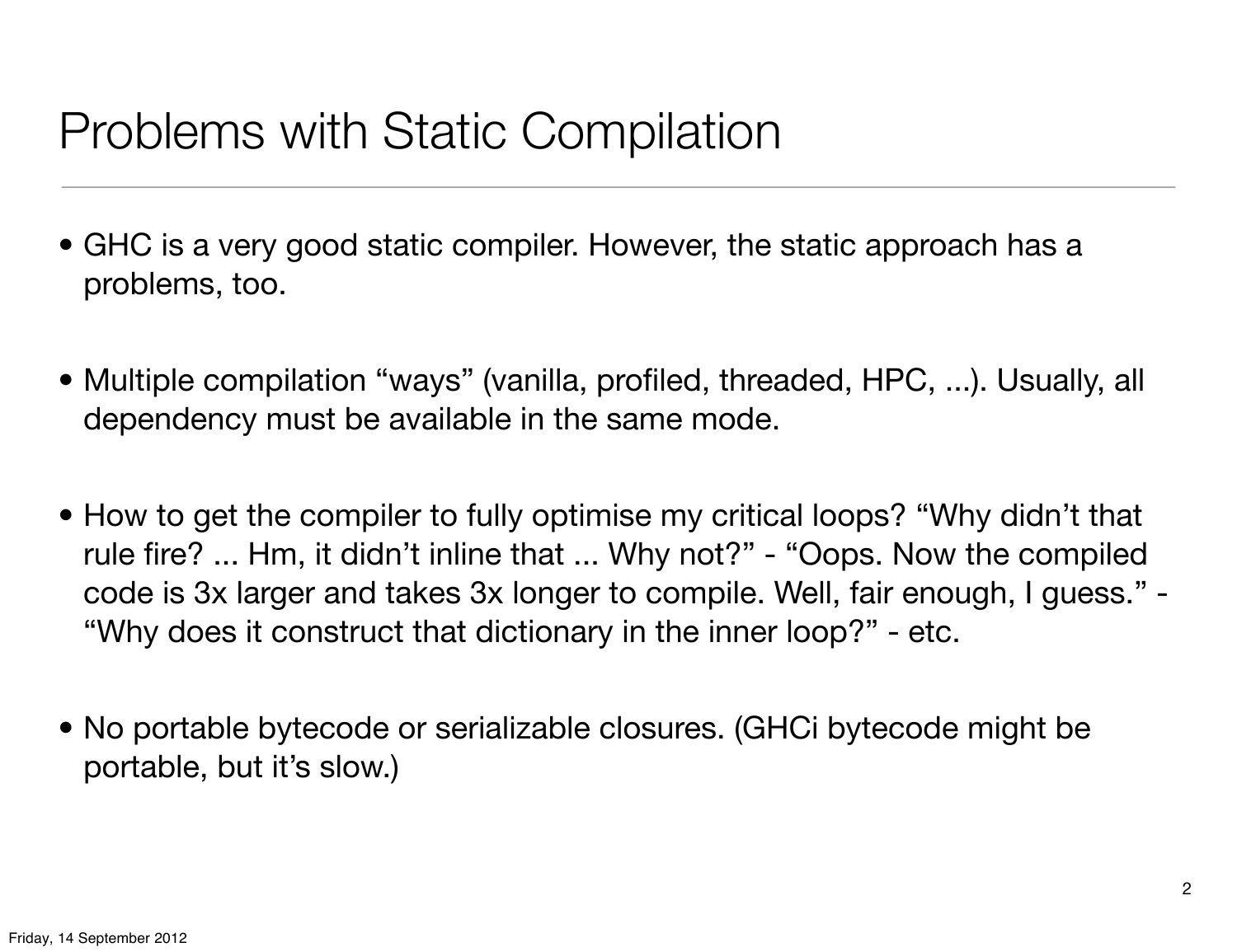### Trace-based Just-in-time Compilation

- Tracing JITs have recently found their way into the programming language mainstream: Tracemonkey (Javascript), LuaJIT 2, Android's Dalvik VM, PyPy (Python), others: SPUR (CIL/.net)
- Most of these languages are dynamically typed.
- Great for dynamic languages very large static control flow graphs (due to runtime type checks).
- A trace-based JIT creates a specialised monomorphic version for each frequently executed path.
- Simple and quick compiler, thus short warm-up time.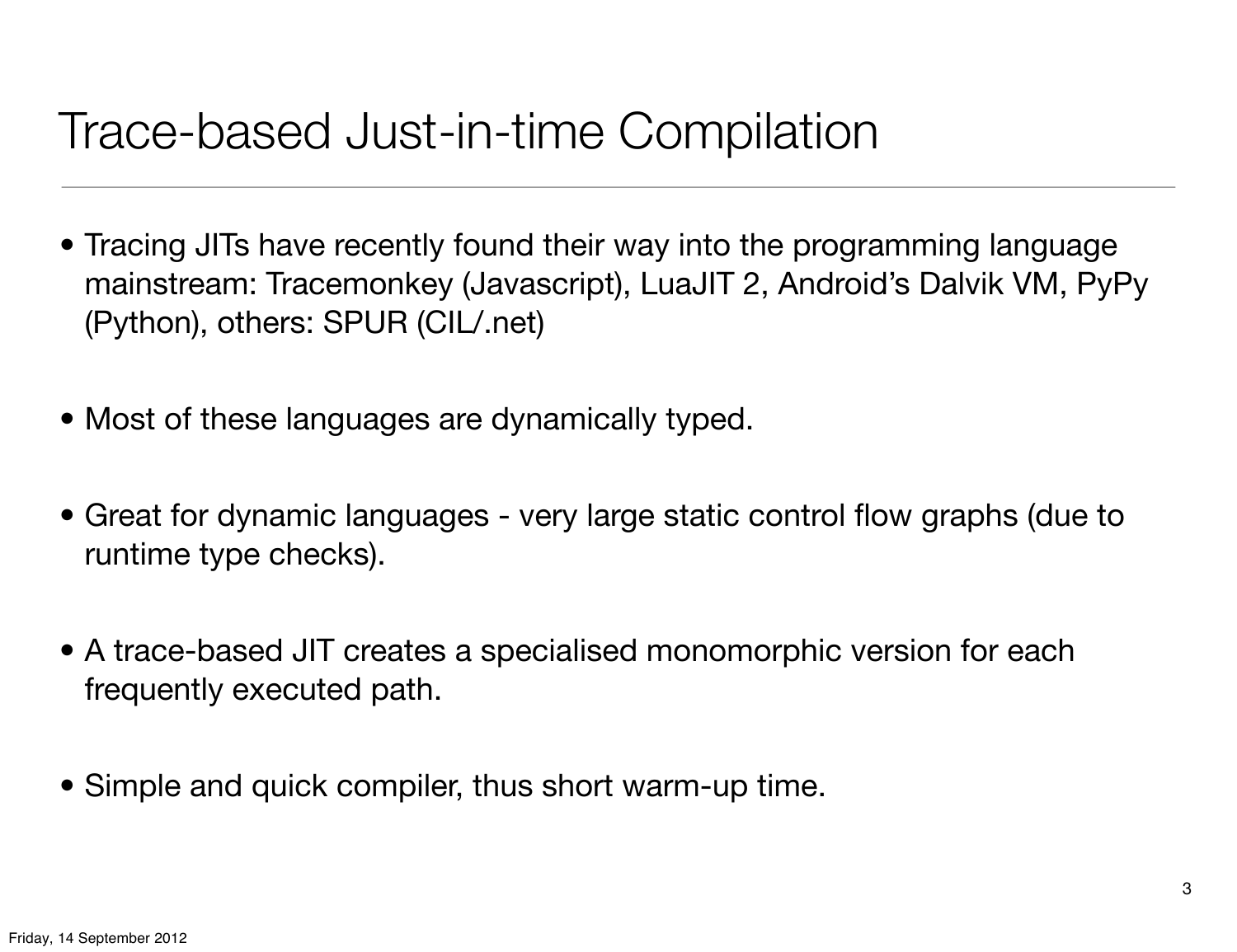# Trace-based Just-in-time compilation

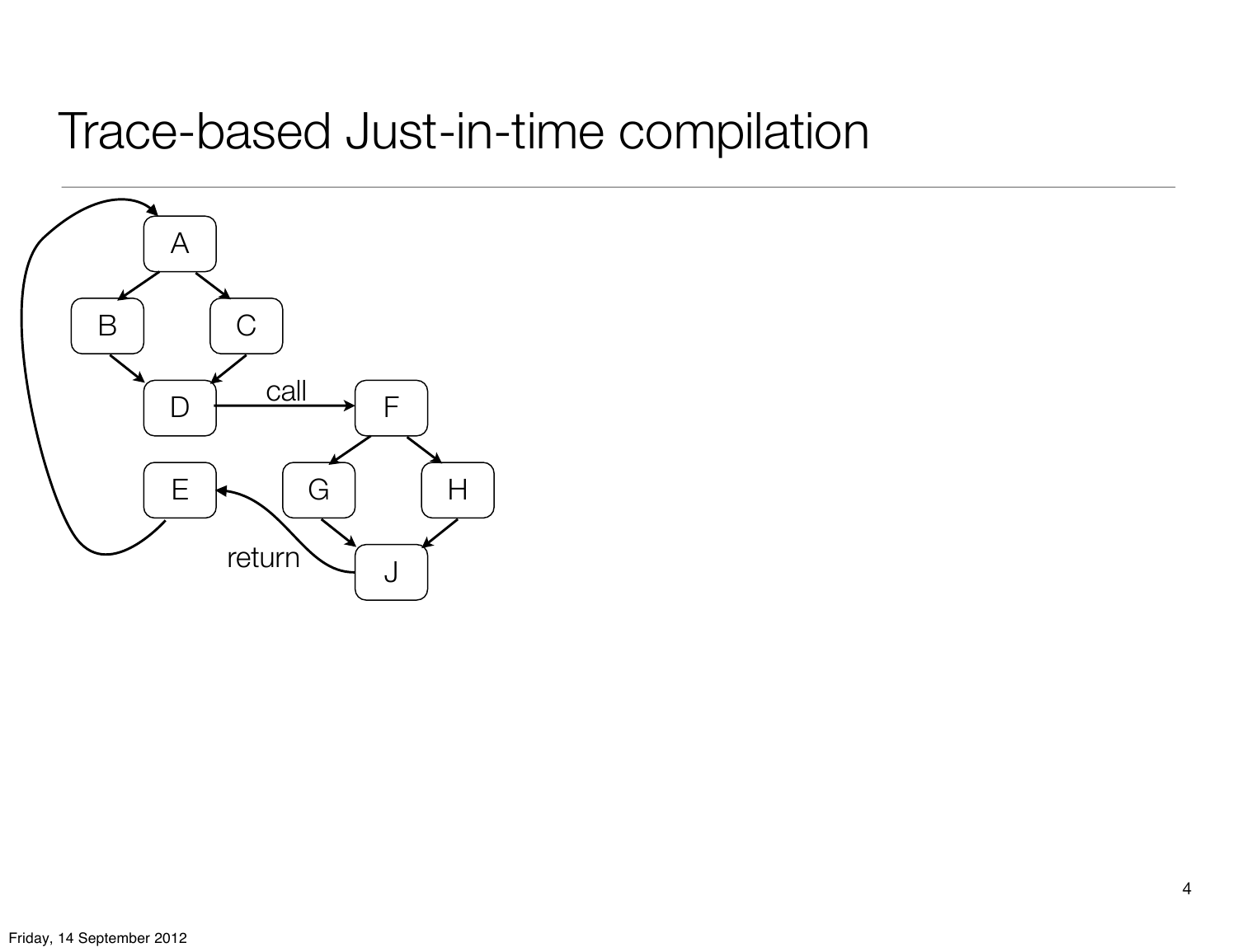# Trace-based Just-in-time compilation

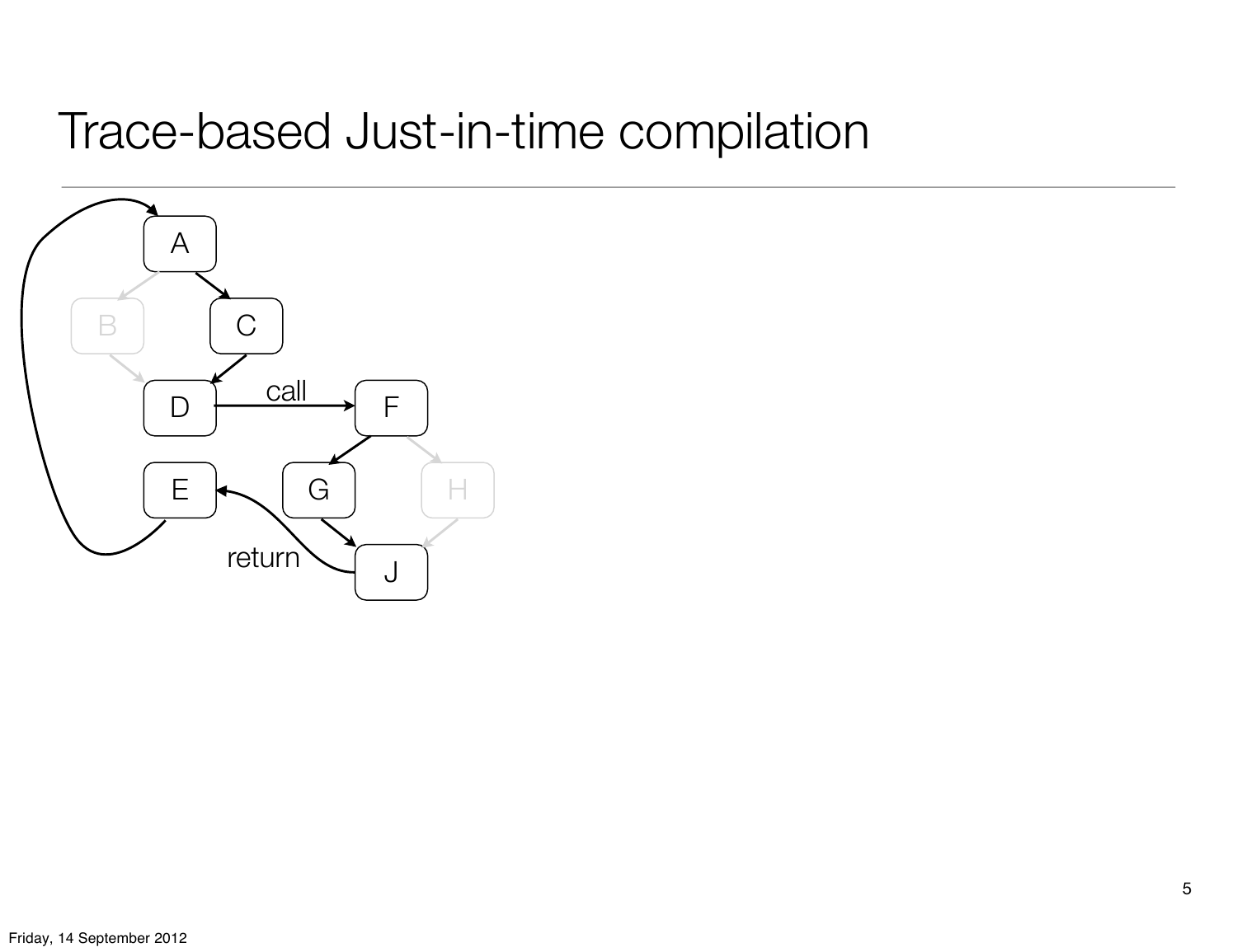#### Trace-based Just-in-time compilation

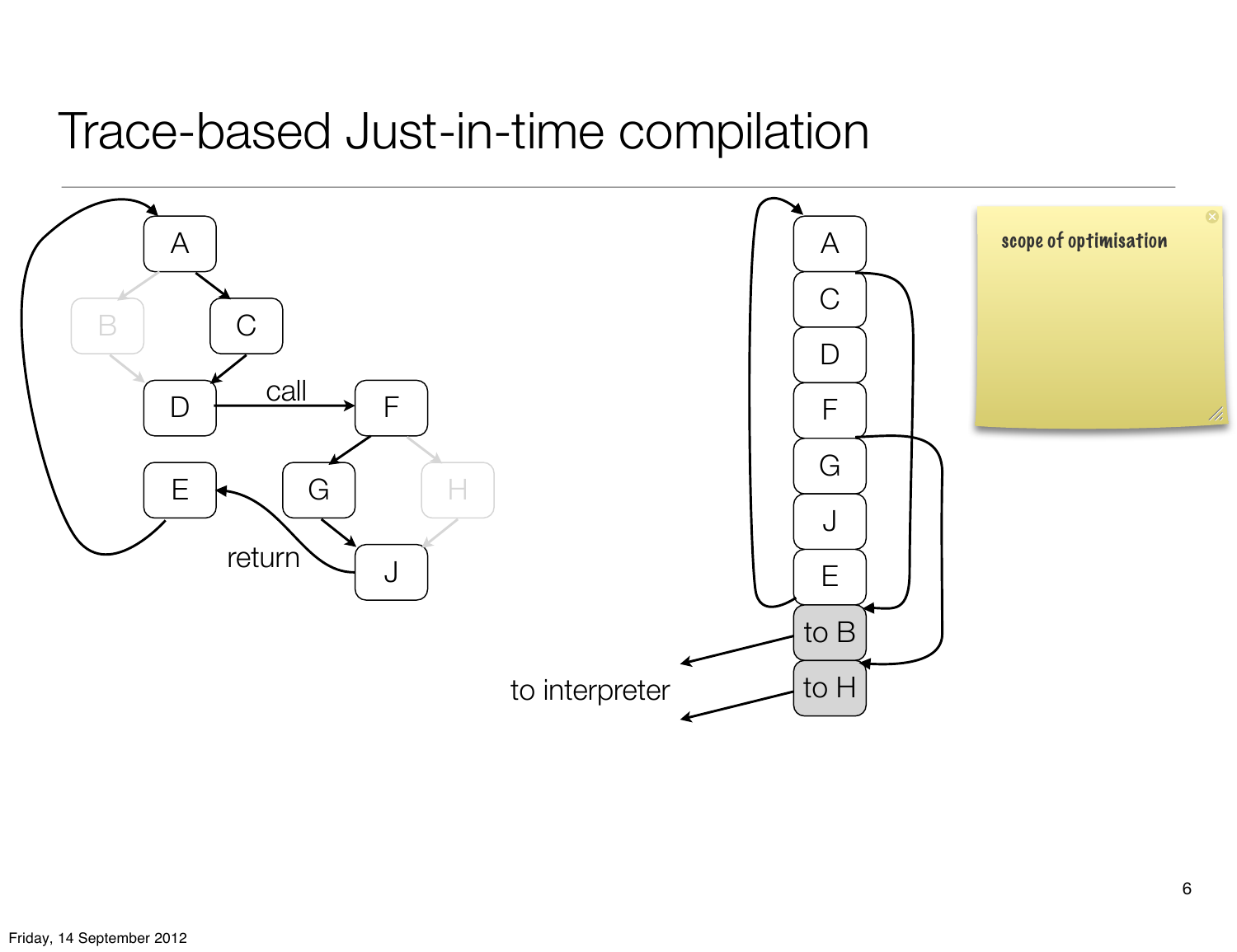#### Haskell is dynamic at runtime, too!

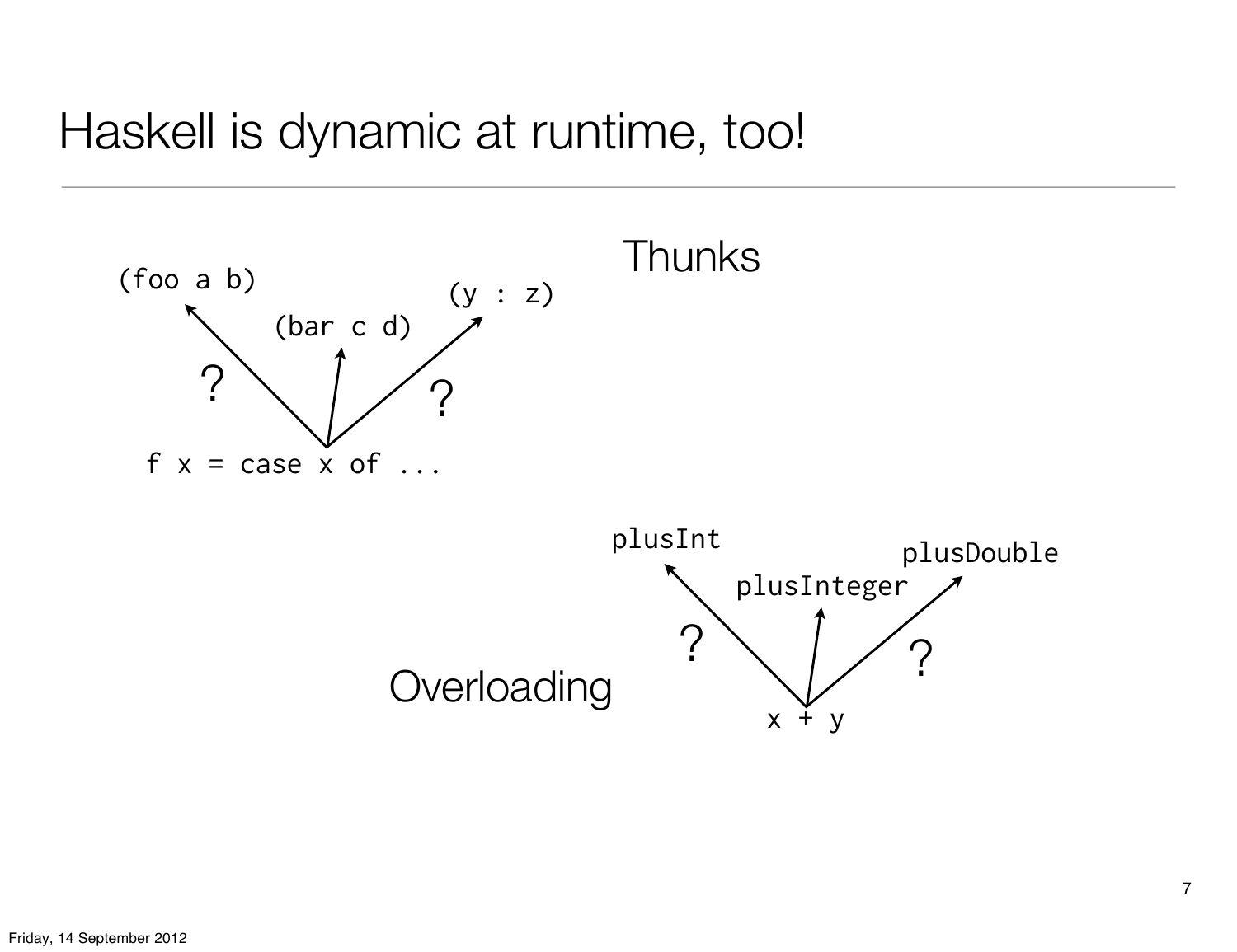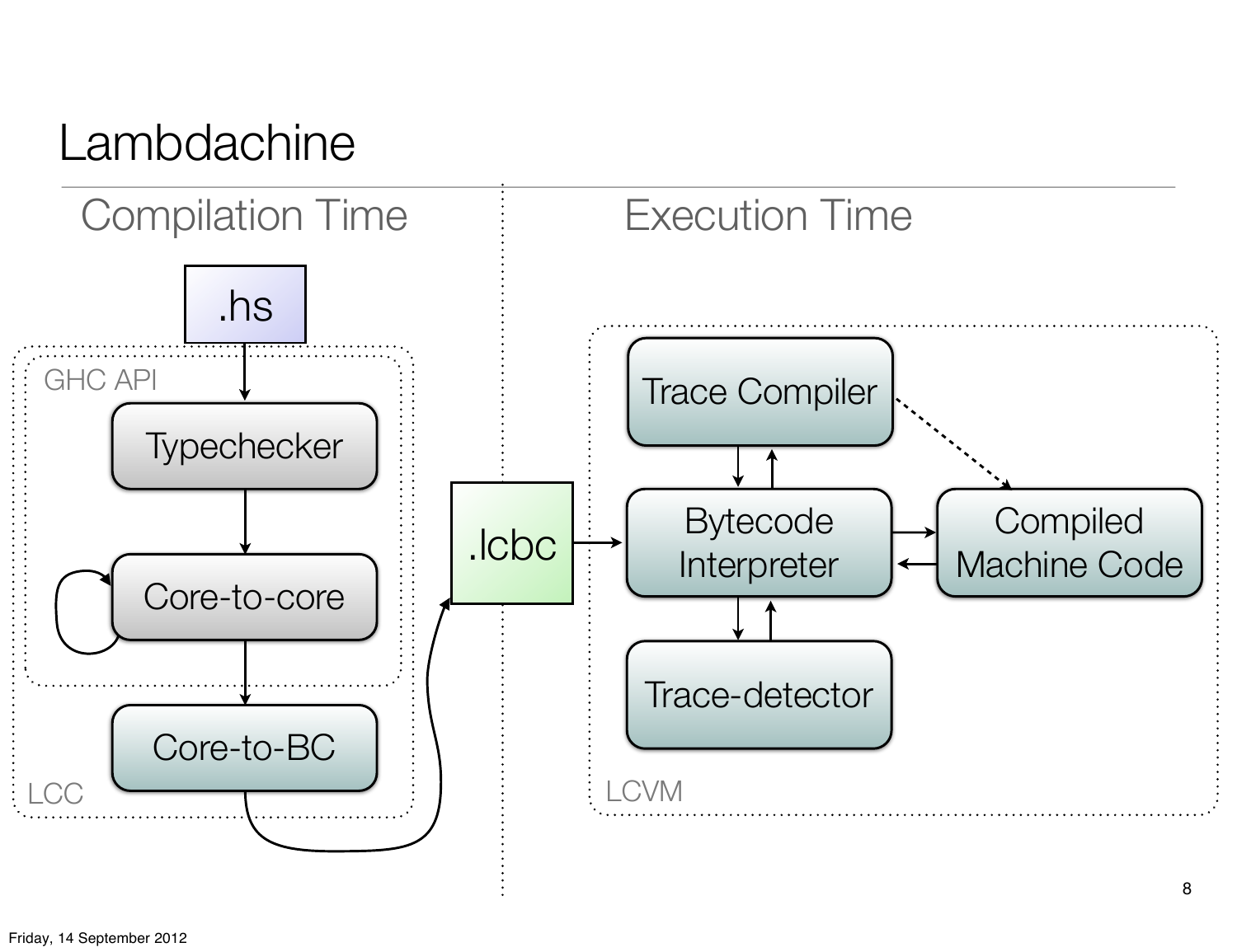#### An Example

```
\cdot upto :: Int \rightarrow Int \rightarrow [Int]
 upto lo hi =
    if lo > hi then [] else lo : upto (lo + 1) hi
\cdot sum :: Int \rightarrow [Int] \rightarrow Int
```

```
sum l acc l = case l of
  \Box \rightarrow acc
  (x:xs) \rightarrow sum (acc + x) xs
```
 $\cdot$  test = print (sum 0 (upto 1 100))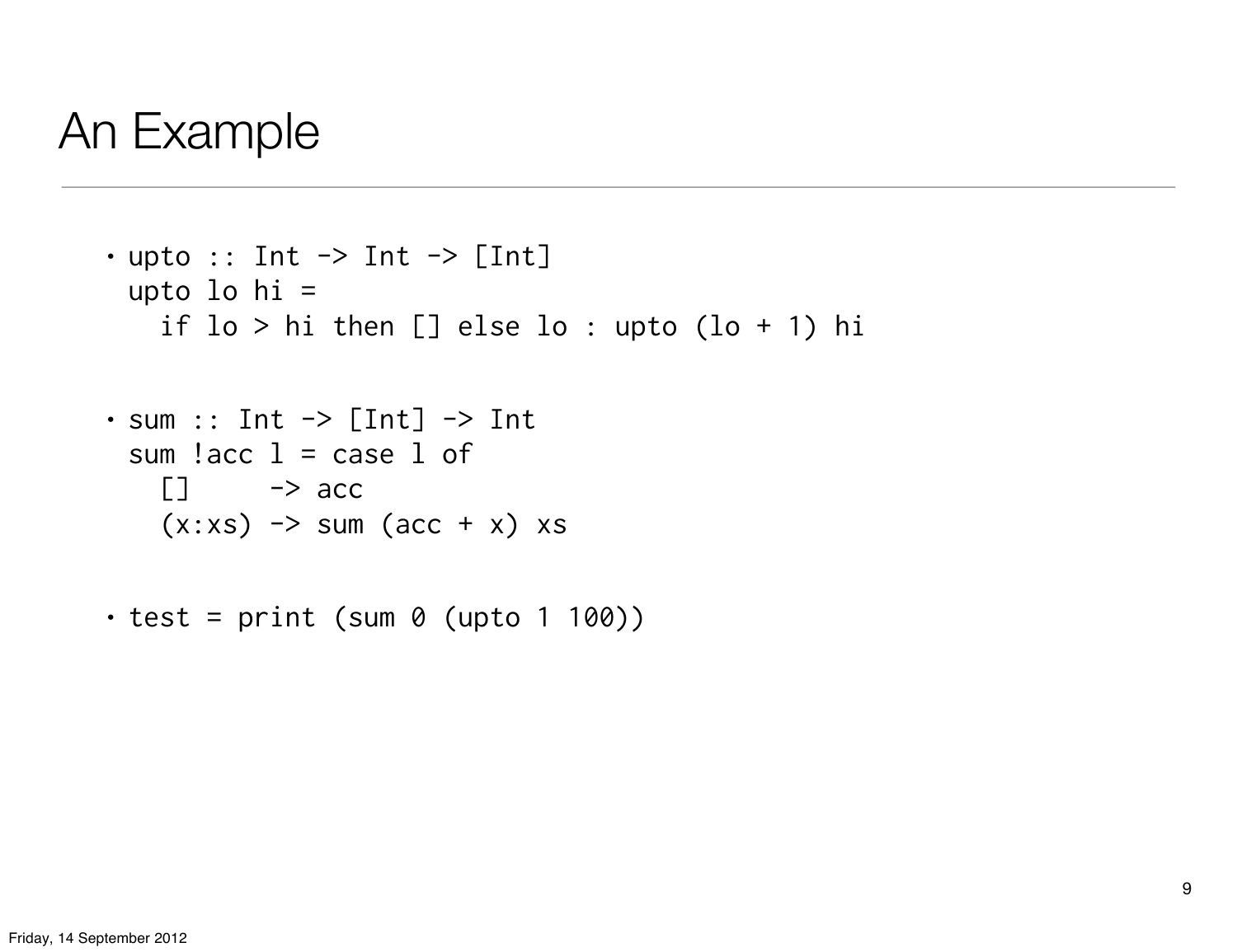```
• upto :: Int# \rightarrow Int# \rightarrow [Int]
 upto lo hi =
     if lo > hi then [] else lo : upto (lo + 1) hi
```

```
\cdot sum :: Int \rightarrow [Int] \rightarrow Int
  sum l acc l = case l of
     \Box \rightarrow acc
     (x:xs) \rightarrow sum (acc + x) xs
```

```
• sum 55 (upto 11 100)
 case (upto 11 100) of ...
 case (upto 11 100) of ...
 case (if 11 > 100 then ...) of ...
 case (if False then ...) of ...
 case (11 : upto 12 100) of ...
 case (11 : upto 12 100) of ...
 sum (55 + 11) (upto 12 100)
 sum 66 (upto 12 100)
```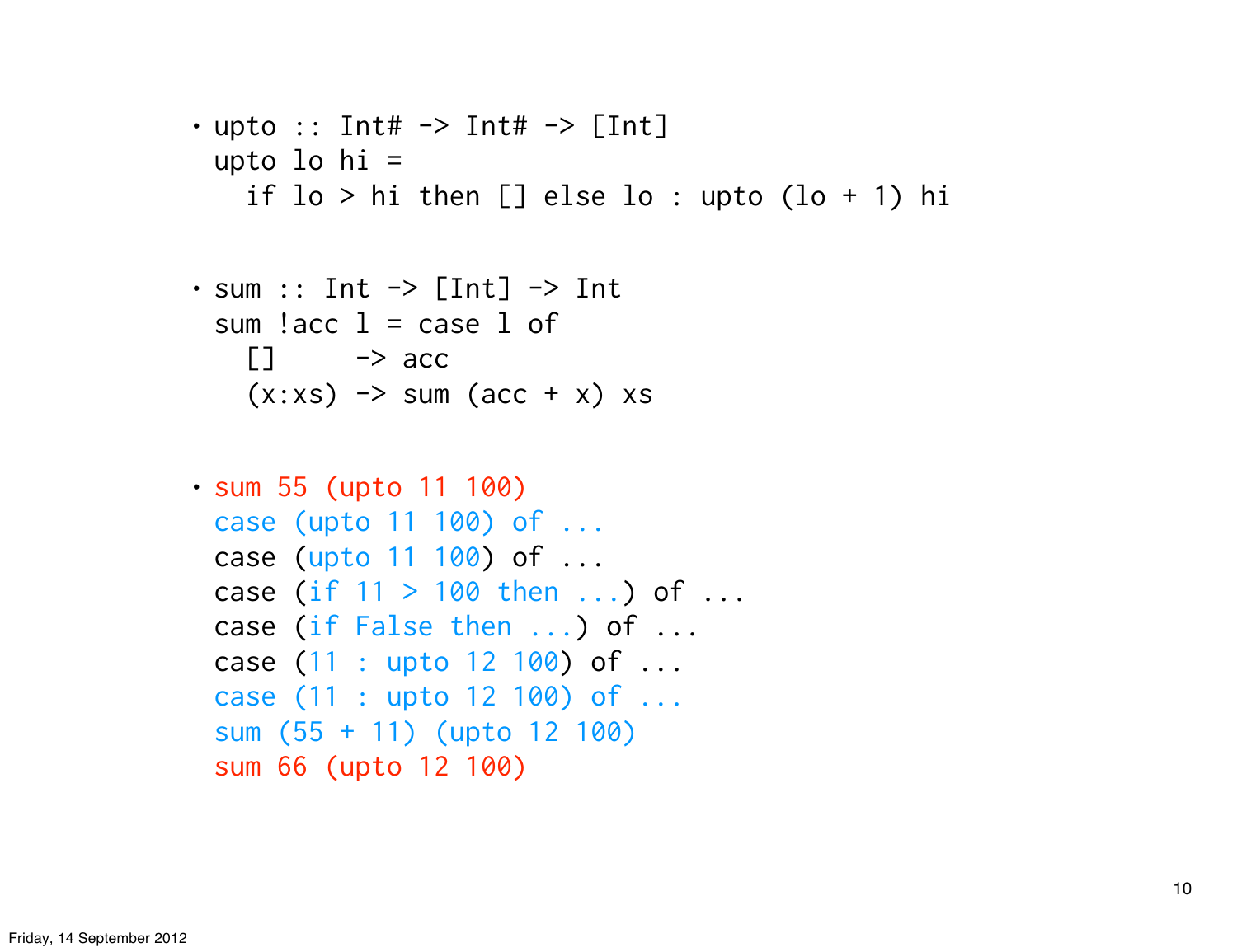start:

```
Obj *acc = base[0]; // load arg0
guard (info(acc) == Int);
Obj *1 = base[1]; // load arg1
guard (info(1) == upto_thunk)
   // Enter thunk
 int lo = 1[1]; // load free var0
 int hi = 1[2]; // load free var1
 guard (lo \le hi);
 Obj *y = new If(lo);int log = 10 + 1;
Obj \starys = new upto_thunk(lo2, hi);
Obj *res = new Cons(y, ys); update(l, res);
   // Return to sum
 guard (info(res) == Cons);
Obj *x = res[0];
Obj \starxs = res[1];
 int x_u = x[0];
 int acc_u = acc[0];int acc_u2 = acc_u + x_u;Obj *acc2 = new If (acc_u2);base[0] = acc2base[1] = xsgoto start;
```
- upto :: Int#  $\rightarrow$  Int#  $\rightarrow$  [Int] upto lo hi = if lo ># hi then [] else I# lo : upto (lo +# 1#) hi
- $\cdot$  sum :: Int  $\rightarrow$  [Int]  $\rightarrow$  Int sum  $l$  acc  $l$  = case  $l$  of  $\Box$   $\rightarrow$  acc  $(x:xs) \rightarrow sum (acc + x) xs$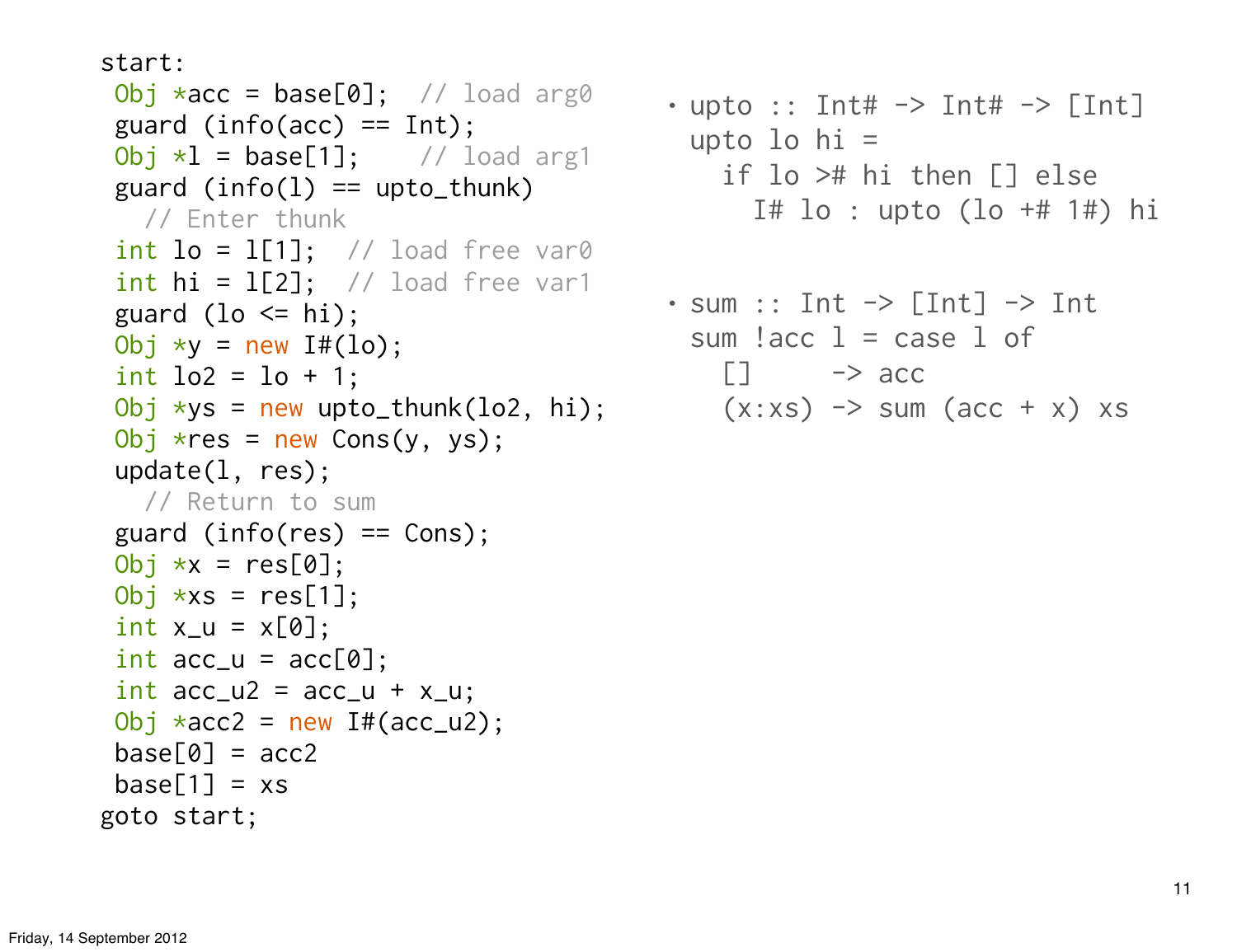```
start:
Obj *acc = base[0]; // load arg0
guard (info(acc) == Int);
 Obj *1 = base[1]; // load arg1
guard (info(1) == upto_thunk)
   // Enter thunk
 int lo = 1[1]; // load free var0
 int hi = 1[2]; // load free var1
 guard (lo \le hi);
 Obj *y = new If(lo);int lo2 = lo + 1;
Obj *ys = new upto_thunk(log, hi);Obj *res = new Cons(y, ys); update(l, res);
   // Return to sum
 guard (info(res) == Cons);
Obj *x = res[0];
Obj \starxs = res[1];
 int x_u = x[0];
 int acc_u = acc[0];int acc_u2 = acc_u + x_u;Obj *acc2 = new If (acc_u2);base[0] = acc2base[1] = xsWe just allocated res, 
                                          so we know its 
                                            constructor.
```

```
Friday, 14 September 2012
```
goto start;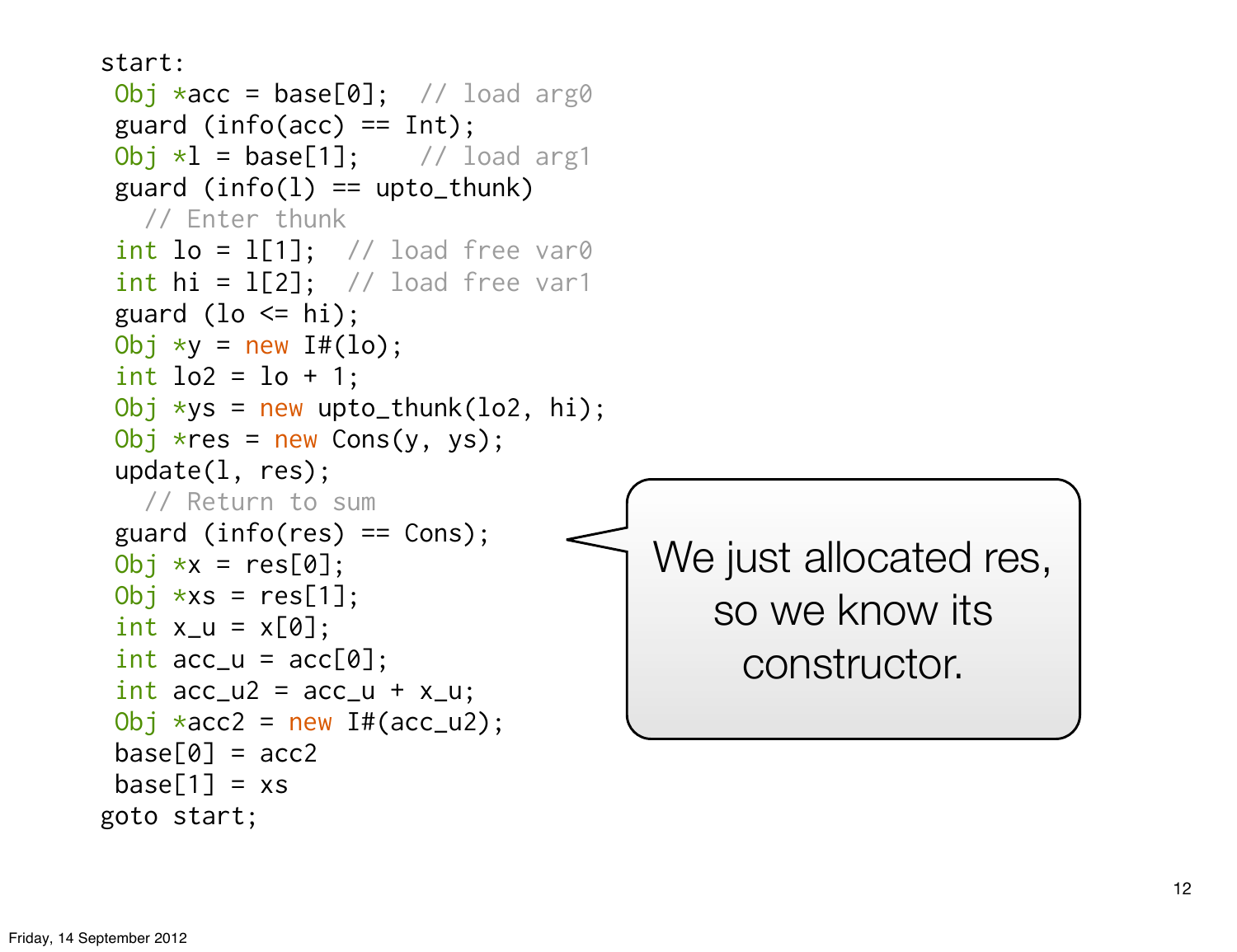```
start:
 Obj *acc = base[0]; // load arg0
 guard (info(acc) == Int);
Obj *l = base[1]; // load arg1
 guard (info(1) == upto_thunk)
   // Enter thunk
 int lo = 1[1]; // load free var0
 int hi = 1[2]; // load free var1
 guard (lo \le hi);
 Obj *y = new If(lo);int lo2 = lo + 1;
 Obj \starys = new upto_thunk(lo2, hi);
 Obj *res = new Cons(y, ys); update(l, res);
    // Return to sum
    // guard (info(res) == Cons);
   // Obj *x = y;
   // Obj *xs = ys;// int x_{-}u = x[0] = 10;
 int acc_u = acc[0];
 int acc_u2 = acc_u + \underline{lo};Obj *acc2 = new If (acc_u2);base[0] = acc2base[1] = vsgoto start;
```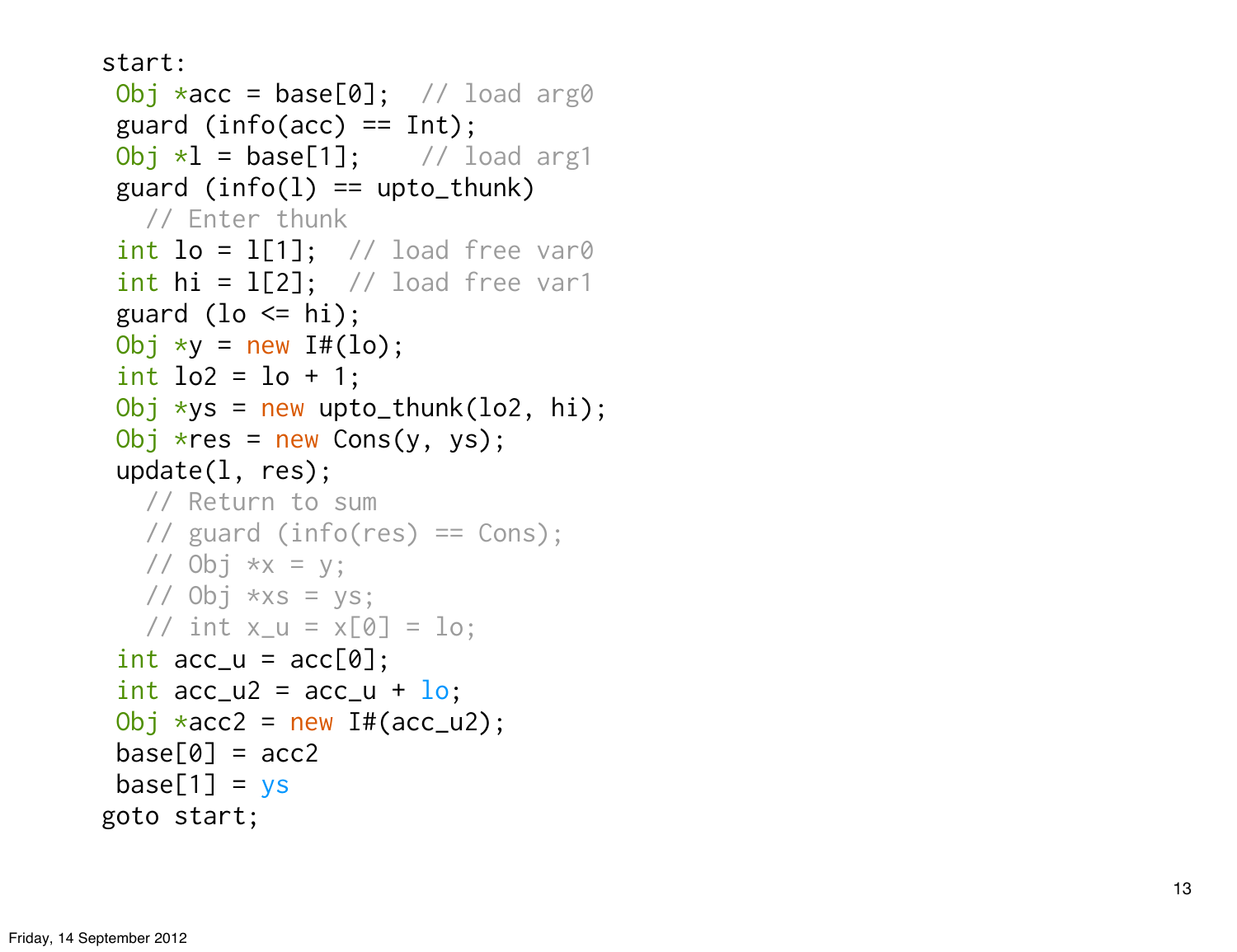```
start:
Obj *acc = base[0]; // load arg0
guard (info(acc) == Int);
Obj *1 = base[1]; // load arg1
guard (info(1) == upto_thunk)
   // Enter thunk
int lo = 1[1]; // load free var0
int hi = 1[2]; // load free var1
guard (lo \le hi);
Obj *y = new If(lo);int lo2 = lo + 1;
Obj \starys = new upto_thunk(lo2, hi);
Obj *res = new Cons(y, ys); update(l, res);
   // Return to sum
   // guard (info(res) == Cons);
  // Obj *x = y;
  // Obj *xs = ys;// int x_{-}u = x[0] = 10;
int acc_u = acc[0];
int acc_u2 = acc_u + \log u;
Obj *acc2 = new If (acc_u2);base[0] = acc2base[1] = vsIf there's no other 
                                       pointer to "l" we can 
                                         omit the update.
```

```
goto start;
```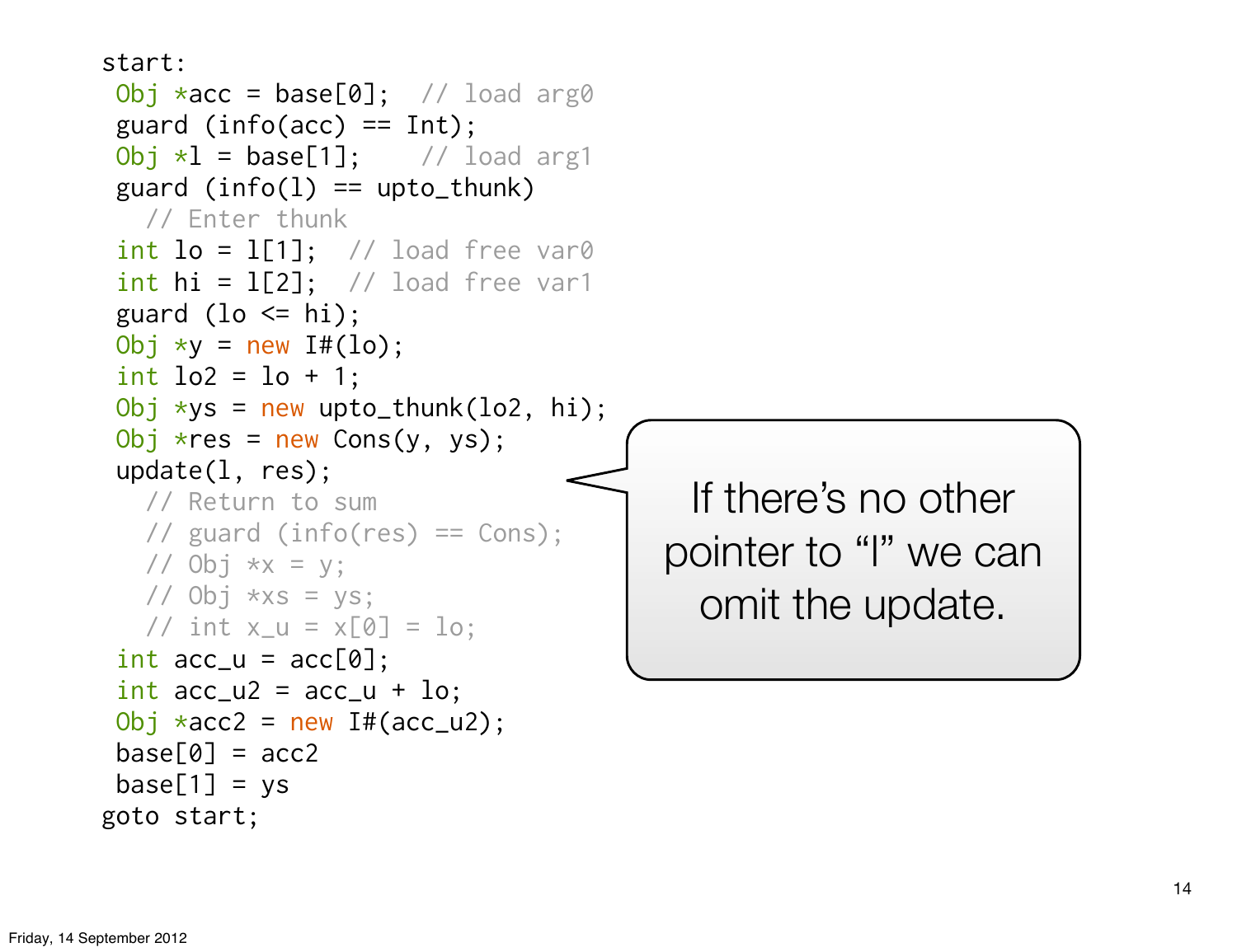```
start:
Obj *acc = base[0]; // load arg0
 guard (info(acc) == Int);
 Obj *1 = base[1]; // load arg1
 guard (info(1) == upto_thunk)
   // Enter thunk
 int lo = 1[1]; // load free var0
 int hi = 1[2]; // load free var1
 guard (lo \le hi);
 Obj *y = new If(lo);int lo2 = lo + 1;
 Obj \starys = new upto_thunk(lo2, hi);
 Obj *res = new Cons(y, ys); // update(l, res);
   // Return to sum
    // guard (info(res) == Cons);
  // Obj *x = y;
  // Obj *xs = ys;// int x=u = x[0] = 10;
 int acc_u = acc[0];int acc_u2 = acc_u + \log u;
 Obj *acc2 = new If (acc_u2);base[0] = acc2base[1] = ysgoto start;
```
There are a lot of redundancies across the loop boundary.

"Peel" the loop once.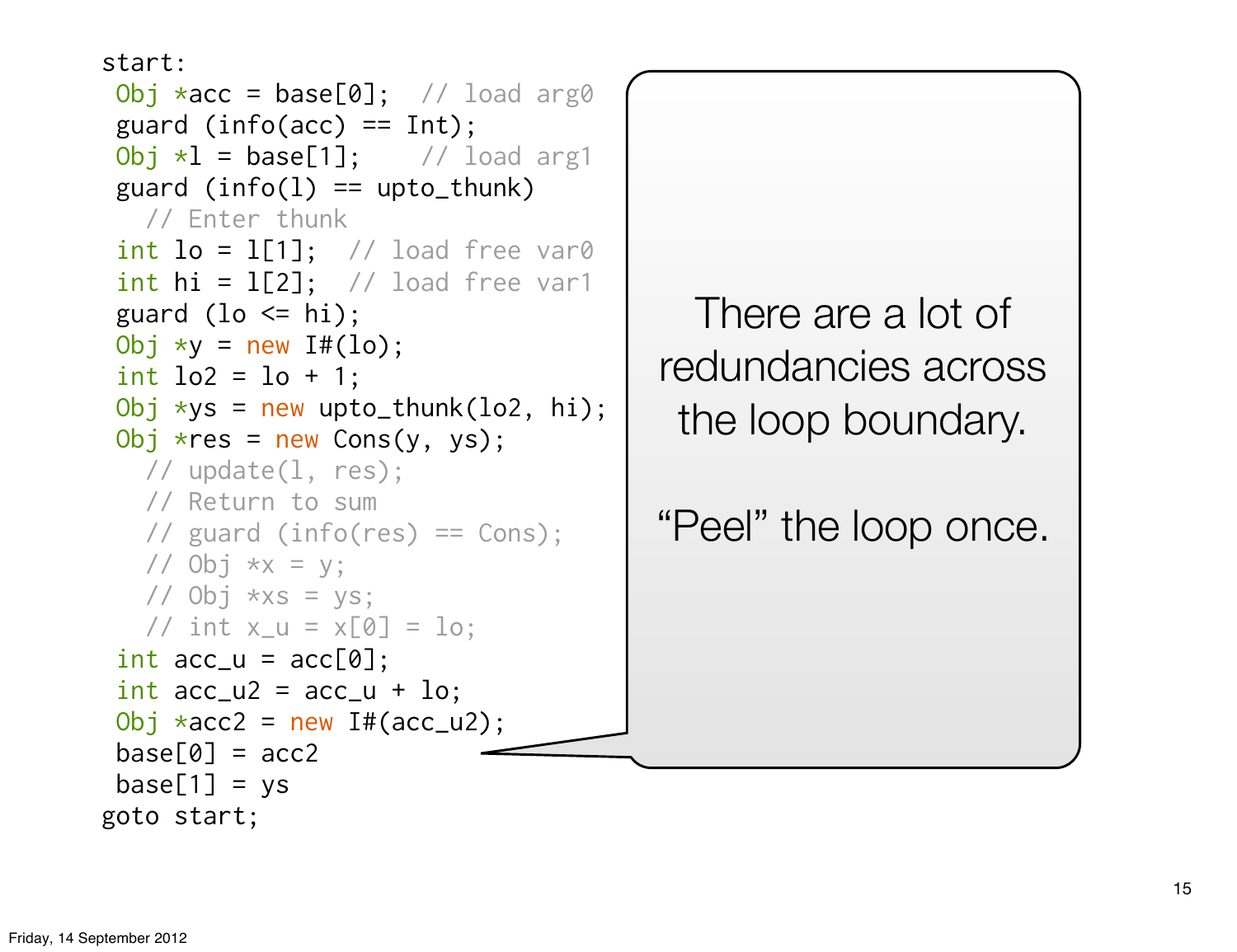```
start:
Obj *acc = base[0]; // load arg0
guard (info(acc) == Int);
Obj *1 = base[1]; // load arg1
guard (info(1) == upto_thunk)
  // Enter thunk
 int lo = l[1]; // load free var0
 int hi = 1[2]; // load free var1
guard (lo \le hi);
Obj *y = new If(lo);int lo2 = lo + 1;
Obj \starys = new upto_thunk(lo2, hi);
Obj *res = new Cons(y, ys); // update(l, res);
   // Return to sum
   // guard (info(res) == Cons);
  // Obj *x = y;
  // Obj ***s = ys;// int x=u = x[0] = 10;
 int acc_u = acc[0];int acc_u2 = acc_u + \log uObj \staracc2 = new I#(acc_u2);
base[0] = acc2base[1] = ysloop:
```

```
loop: // start of peeled loop
Obj \; \star acc' = base[0];guard (info(acc') == Int);
 Obj *l' = base[1];guard (info(1') == upto_thunk)
    // Enter thunk
  int lo' = 1'[1];int hi' = 1'[2];
  guard (lo' \le hi');Obj *y' = new If(lo');int lo2' = lo' + 1;
  Obj *ys' = new upto_thunk(lo2', hi');Obj *res' = new Cons(y', ys'); // 
     // Return to sum
     // 
     // 
     // 
     // 
  int acc_u' = acc'[0];int acc_u2' = acc_u' + \ln';
  Obj *acc2' = new I#(acc_u2');
  base[0] = acc2'base[1] = ys' goto loop
```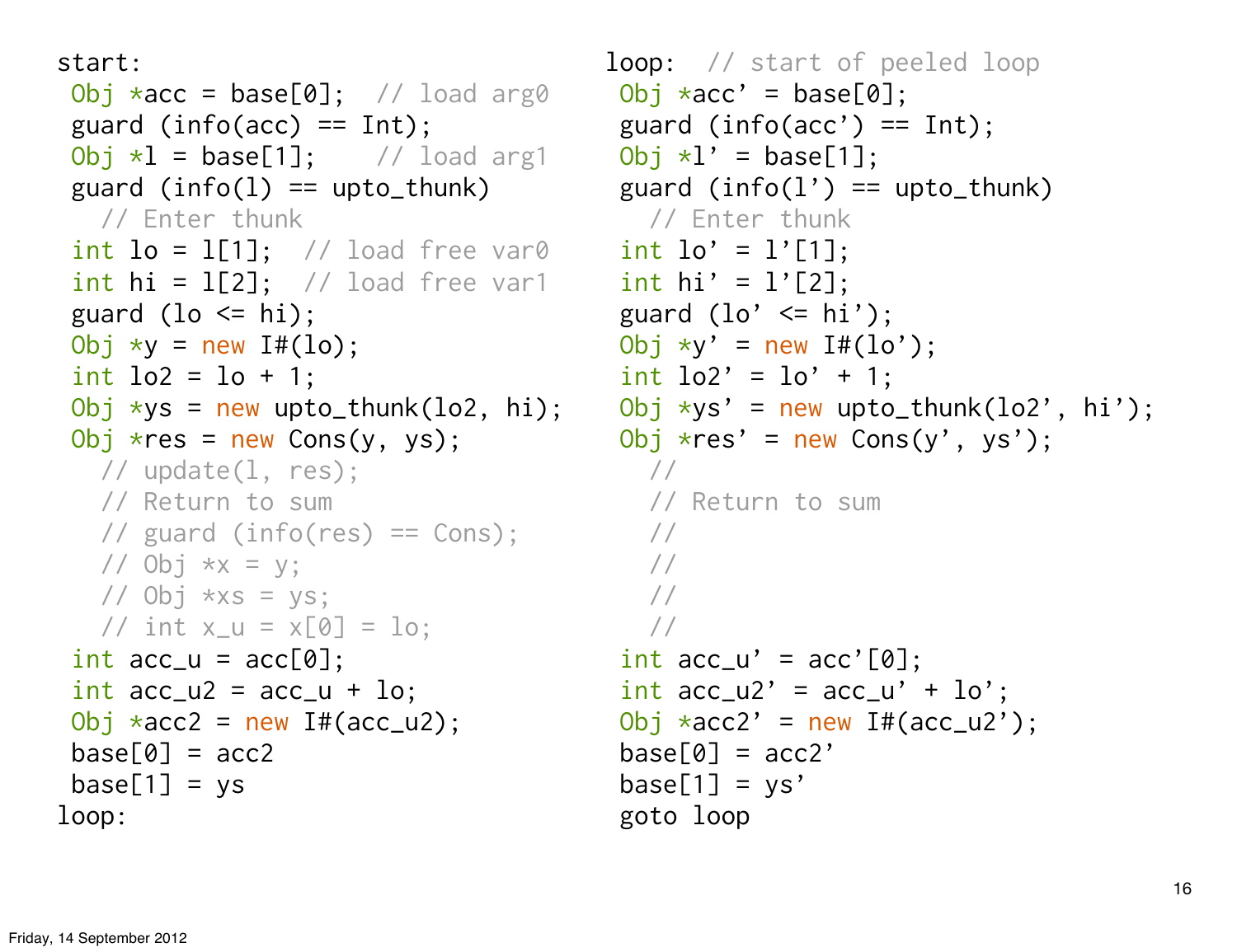```
start:
Obj *acc = base[0]; // load arg0
guard (info(acc) == Int);
Obj *1 = base[1]; // load arg1
guard (info(1) == upto_thunk)
  // Enter thunk
 int lo = 1[1]; // load free var0
 int hi = 1[2]; // load free var1
guard (lo \le hi);
Obj *y = new If(lo);int lo2 = lo + 1;
Obj \starys = new upto_thunk(lo2, hi);
Obj *res = new Cons(y, ys); // update(l, res);
   // Return to sum
   // guard (info(res) == Cons);
  // Obj *x = y;
  // Obj ***s = ys;// int x=u = x[0] = 10;
 int acc_u = acc[0];int acc_u2 = acc_u + \log uObj \staracc2 = new I#(acc_u2);
base[0] = acc2base[1] = ysloop:
```

```
loop: // start of peeled loop
Obj *acc' = acc2;guard (info(acc') == Int);
  Obj *l' = vs;guard (info(1') == upto_thunk) // Enter thunk
  int lo' = 1'[1];int hi' = 1'[2];
  guard (lo' \le hi');Obj *y' = new If(lo');int lo2' = lo' + 1;
  Obj *ys' = new upto_thunk(lo2', hi');Obj *res' = new Cons(y', ys'); // 
     // Return to sum
     // 
     // 
     // 
     // 
  int acc_u' = acc'[0];int acc_u2' = acc_u' + \ln';
  Obj *acc2' = new I#(acc_u2');
  base[0] = acc2'base[1] = ys' goto loop
```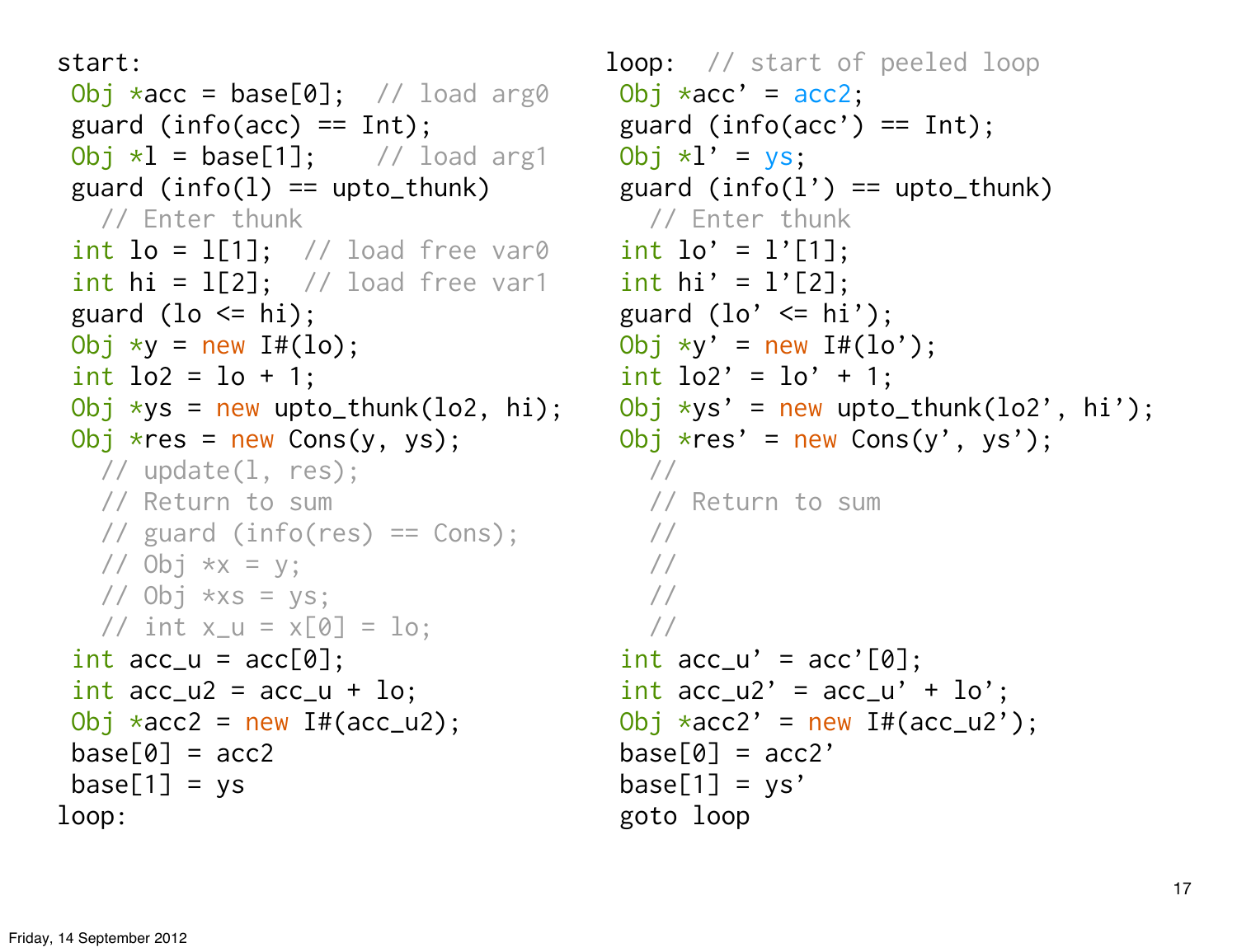```
start:
Obj *acc = base[0]; // load arg0
guard (info(acc) == Int);
Obj *1 = base[1]; // load arg1
guard (info(1) == upto_thunk)
  // Enter thunk
 int lo = l[1]; // load free var0
 int hi = 1[2]; // load free var1
guard (lo \le hi);
Obj *y = new If(lo);int lo2 = lo + 1;
Obj \starys = new upto_thunk(lo2, hi);
Obj *res = new Cons(y, ys); // update(l, res);
   // Return to sum
   // guard (info(res) == Cons);
  // Obj *x = y;
  // Obj ***s = ys;// int x_{-}u = x[0] = 10;
 int acc_u = acc[0];int acc_u2 = acc_u + log;
Obj *acc2 = new If(acc_u2);base[0] = ace2base[1] = vsloop:
```

```
loop: // start of peeled loop
  \thetabj *acc' = acc2;
    guard (info(acc2) == Int);
\thetabi \starl' = ys;
    guard (info(ys) == upto_thunk)
      // Enter thunk
    int lo' = ys[1];int hi' = \gamma s[2];
    guard (lo' \le hi');Obj *y' = new If(lo');int lo2' = lo' + 1;
    Obj *ys' = new upto_thunk(lo2', hi');Obj *res' = new Cons(y', ys');
        // 
        // Return to sum
        // 
        // 
        // 
        // 
    int acc_u' = acc2[0];
    int acc_u2' = acc_u' + \ln';
    Obj *acc2' = new I#(acc_u2');
    acc2 = acc2'ys = ys' goto loop
```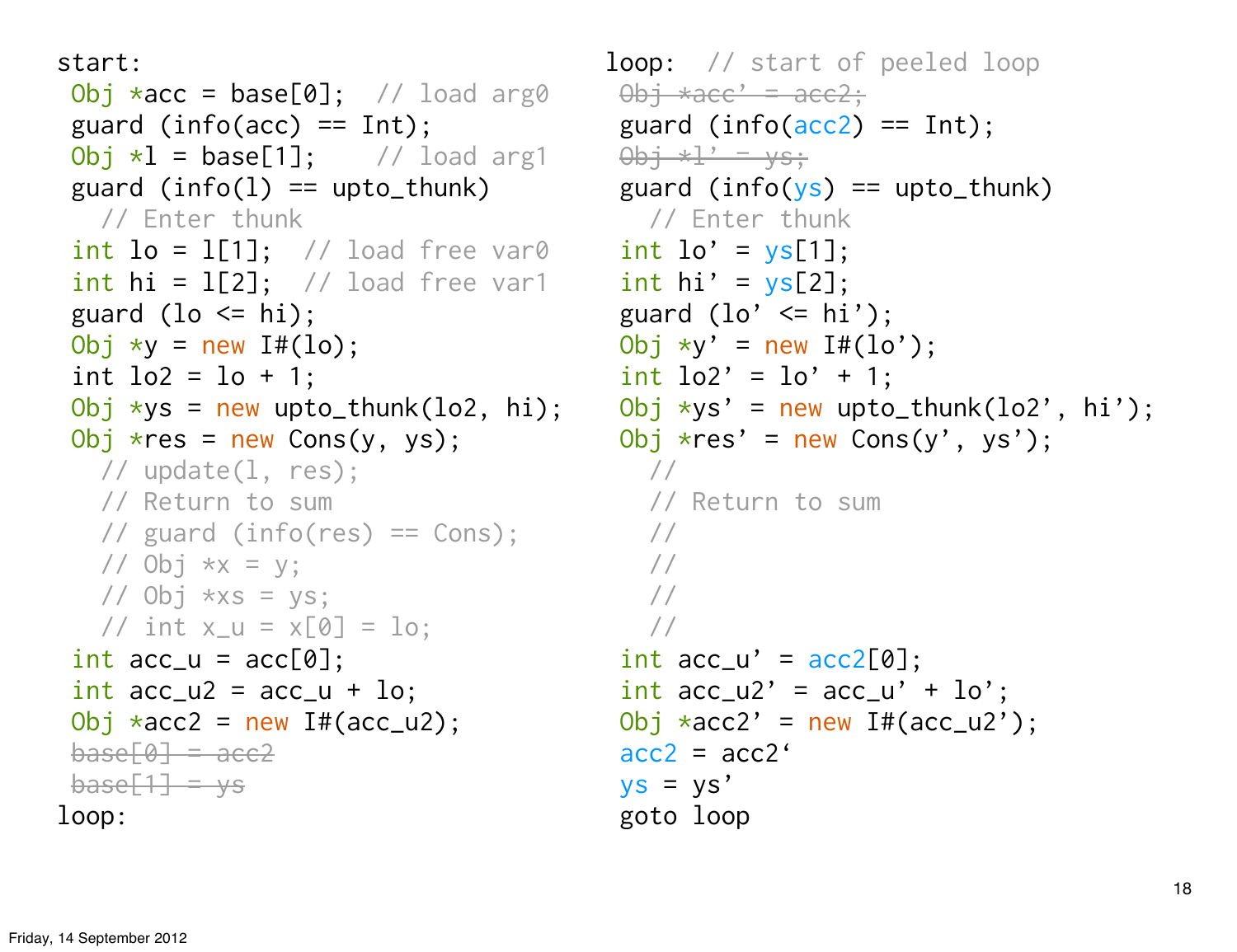```
start:
Obj *acc = base[0]; // load arg0
guard (info(acc) == Int);
 Obj *l = base[1]; // load arg1 \thetabj *l' = ys;guard (info(1) == upto_thunk)
  // Enter thunk
 int lo = 1[1]; // load free var0
 int hi = 1[2]; // load free var1
guard (lo \le hi);
Obj *y = new I#(lo);int lo2 = lo + 1;
Obj \starys = new upto_thunk(lo2, hi);
Obj *res = new Cons(y, ys); // update(l, res);
   // Return to sum
   // guard (info(res) == Cons);
  // Obj *x = y;
  // Obj ***s = ys;// int x_{-}u = x[0] = 10;
 int acc_u = acc[0];int acc_u2 = acc_u + lo;Obj *acc2 = new If (acc_u2);base[0] = ace2base[1] = vsloop:
```

```
loop: // start of peeled loop
\thetabi *acc' = acc2:
 guard (info(acc2) == Int);
 guard (info(ys) == upto_thunk)
    // Enter thunk
  int lo' = lo2;
  int hi' = hi;
  guard (lo' \le hi');Obj *y' = new If(lo');int lo2' = lo' + 1;
  Obj *ys' = new upto_thunk(lo2', hi');Obj *res' = new Cons(y', ys');
     // 
     // Return to sum
     // 
     // 
     // 
     // 
  int acc_u' = acc_u;
  int acc_u2' = acc_u' + lo';Obj *acc2' = new I#(acc_u2');
  acc2 = acc2'ys = ys'\log 2 = \log 2' goto loop
```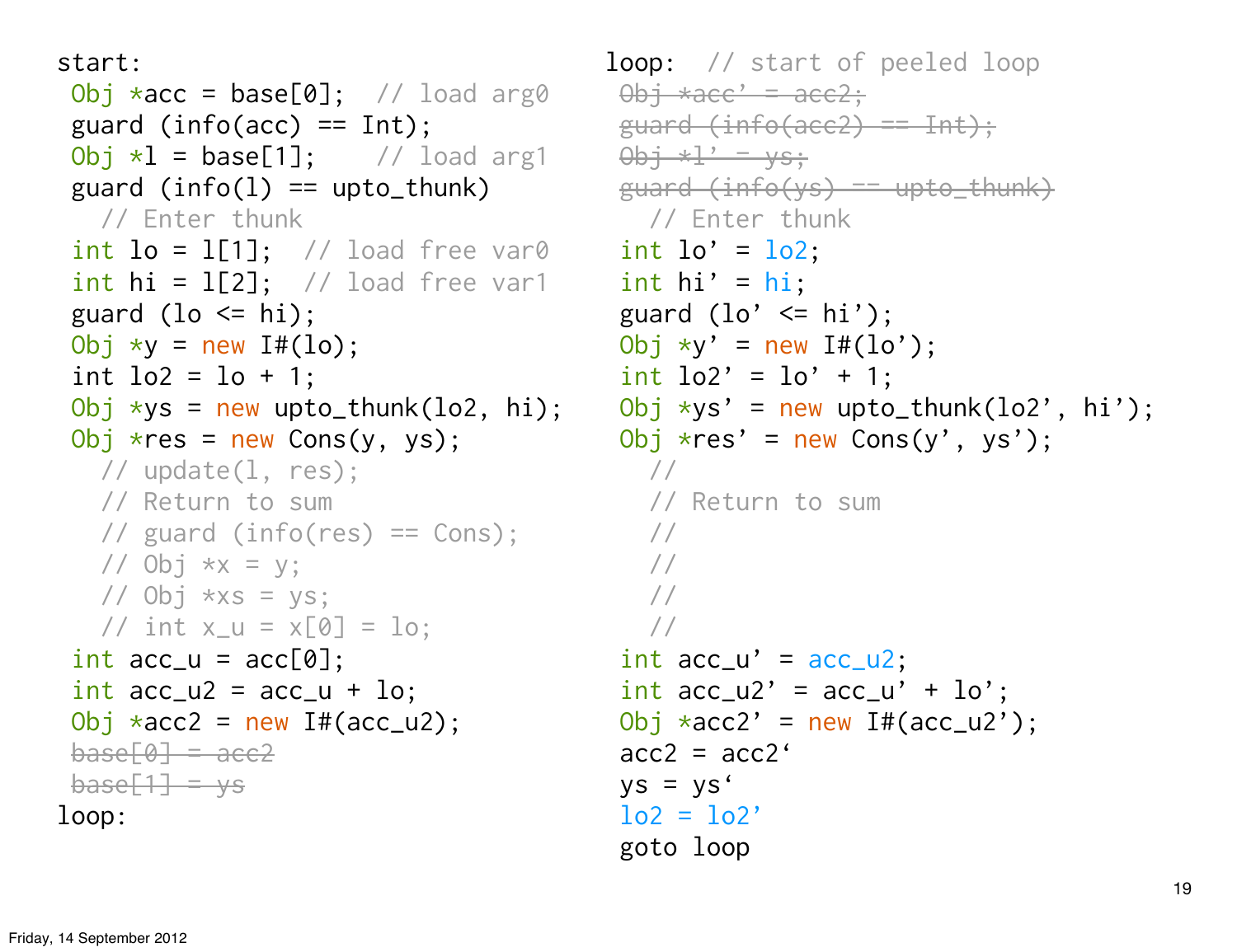```
start:
Obj *acc = base[0]; // load arg0
guard (info(acc) == Int);
Obj *1 = base[1]; // load arg1
guard (info(1) == upto_thunk)
  // Enter thunk
 int lo = l[1]; // load free var0 int lo' = lo2;int hi = 1[2]; // load free var1
guard (lo \le hi);
Obj *y = new I#(lo);int lo2 = lo + 1;
Obj \starys = new upto_thunk(lo2, hi);
Obj *res = new Cons(y, ys); // update(l, res);
   // Return to sum
   // guard (info(res) == Cons);
  // Obj *x = y;
  // Obj ***s = ys;// int x_{-}u = x[0] = 10;
 int acc_u = acc[0];int acc_u2 = acc_u + lo;Obj *acc2 = new If (acc_u2);base[0] = ace2base[1] = vsloop:
```

```
loop: // start of peeled loop
    \thetabj *acc' = acc2; // was: base[0]
   guard (info(acc2) == Int);
\thetabi \starl' = ys; // was: base[1]
    guard (info(ys) == upto_thunk) // Enter thunk
    int h_i' = h_i;
    guard (\log 2 \leq h_i);
    Obj *y' = new If(lo2);int lo2' = lo2 + 1;
    Obj *ys' = new upto_thunk(log', hi);Obj *res' = new Cons(y', ys');
        // 
       // Return to sum
        // 
        // 
        // 
        // 
    int acc_u' = acc_u2;
    int acc_u2' = acc_u2 + \logObj *acc2' = new I#(acc_u2');
    acc2 = acc2'; acc_u2 = acc_u2';ys = ys'lo2 = lo2' goto loop
```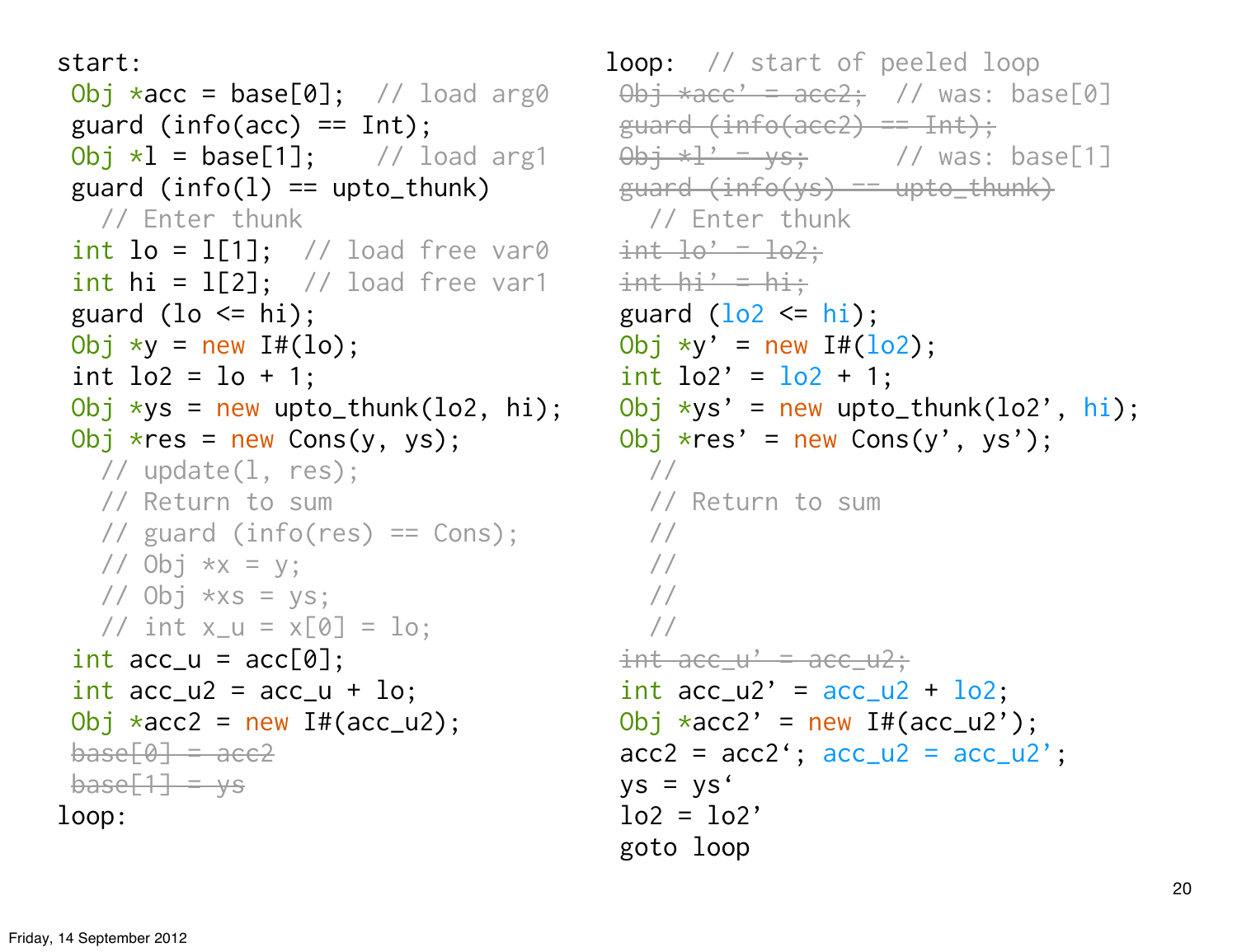| start:<br>Obj<br>gual<br>Obj<br>gual<br>int<br>int<br>guar<br>Obj<br>int<br>Obj<br>Obj<br>int<br>int<br>Obj<br>bas<br>bas<br>loop | The results of heap<br>allocations are only<br>needed when exiting<br>the trace. | loop: // start of peeled loop<br>$\theta$ bj *acc' = acc2; // was: base[0]<br>$guard (info(ace2) == Int);$<br>$\theta$ bj *l' = ys; // was: base[1]<br>$guard (info(sys) == upto_thunk)$<br>// Enter thunk<br>$int$ $10'$ = $102$ ;<br>$int hi' = hi.$<br>guard $(\log \le -hi)$ ;<br>Obj $xy' = new If(lo2);$<br>int $1o2' = 1o2 + 1$ ;<br>Obj $\star$ ys' = new upto_thunk(lo2', hi<br>Obj $*res' = new Cons(y', ys');$<br>// Return to sum<br>$\frac{int \, \arcc{+}u' = \, \arcc{+}u^2;}{u^2}$<br>$int$ acc_u2' = acc_u2 + lo2;<br>Obj $*acc2' = new If(acc_u2');$<br>$acc2 = acc2'; acc_u2 = acc_u2'$<br>$ys = ys'$<br>$log = log'$<br>goto loop |
|-----------------------------------------------------------------------------------------------------------------------------------|----------------------------------------------------------------------------------|-------------------------------------------------------------------------------------------------------------------------------------------------------------------------------------------------------------------------------------------------------------------------------------------------------------------------------------------------------------------------------------------------------------------------------------------------------------------------------------------------------------------------------------------------------------------------------------------------------------------------------------------------------|
|                                                                                                                                   | Thus: Only do the<br>allocation when a<br>guard fails.                           |                                                                                                                                                                                                                                                                                                                                                                                                                                                                                                                                                                                                                                                       |

 $hi);$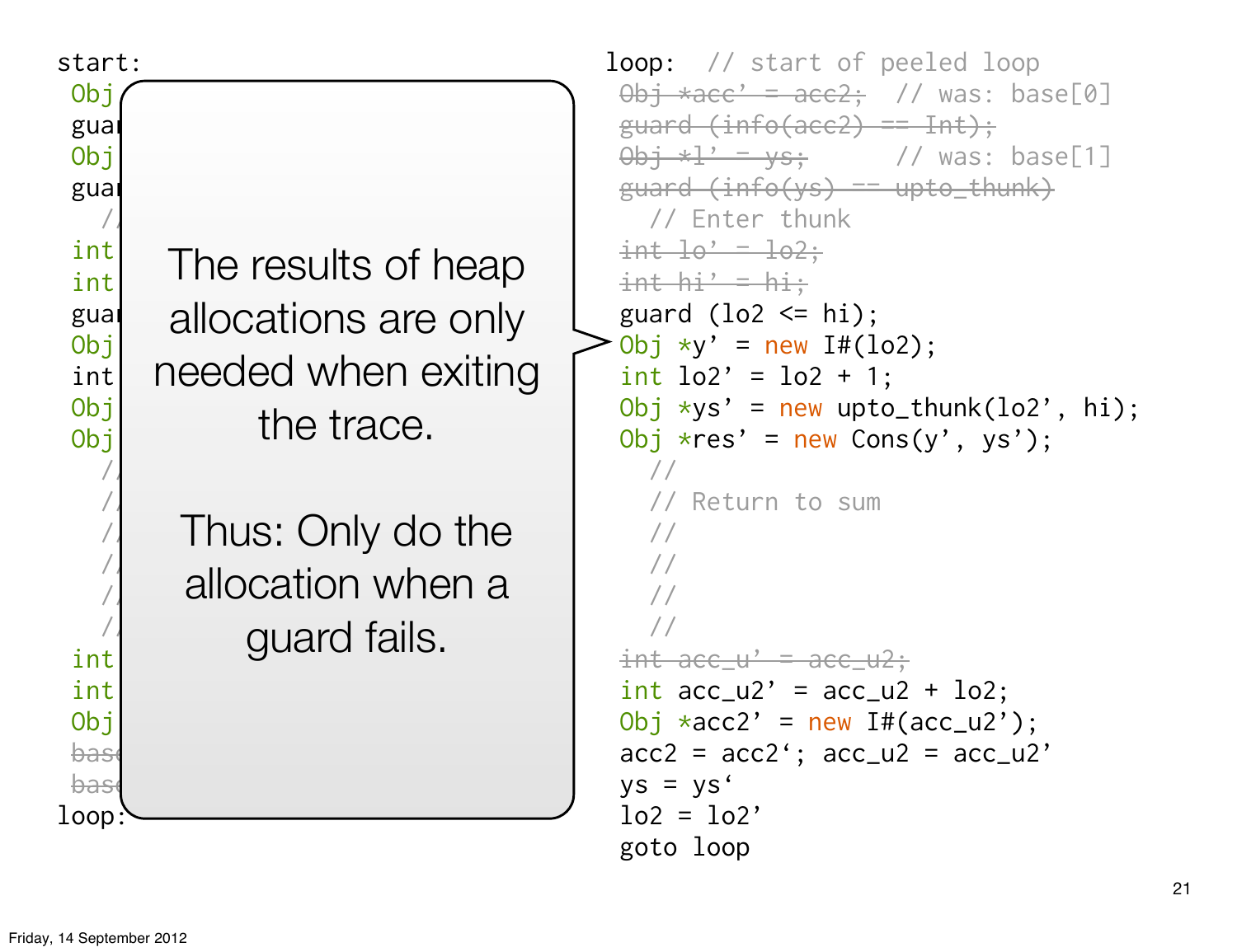```
start:
Obj *acc = base[0]; // load arg0
guard (info(acc) == Int);
Obj *1 = base[1]; // load arg1
guard (info(1) == upto_thunk)
  // Enter thunk
 int lo = l[1]; // load free var0 int lo' = lo2;int hi = 1[2]; // load free var1
guard (lo \le hi);
Obj *y = new I#(lo);int lo2 = lo + 1;
Obj \starys = new upto_thunk(lo2, hi);
Obj *res = new Cons(y, ys); // update(l, res);
   // Return to sum
   // guard (info(res) == Cons);
  // Obj *x = y;
  // Obj ***s = ys;// int x_{-}u = x[0] = 10;
 int acc_u = acc[0];int acc_u2 = acc_u + lo;Obj *acc2 = new If (acc_u2);base[0] = ace2base[1] = vsloop:
```

```
loop: // start of peeled loop
    \thetabj *acc' = acc2; // was: base[0]
    guard (info(acc2) == Int);
\thetab<del>j *l' = ys;</del> // was: base[1]
    guard (info(ys) == upto_thunk) // Enter thunk
    int h_i' = h_i;
    guard (\text{lo2} \leq hi);
       Obj xy' = new I#(lo2);
    int lo2' = lo2 + 1;
       Obj *ys' = new upto_thunk(lo2', hi);Obj *res' = new Cons(y', ys');
        // 
        // Return to sum
        // 
        // 
        // 
        // 
    int acc_u' = acc_u2;
    int acc_u2' = acc_u2 + \logObj *acc2' = new I#(acc_u2');
       \arccos 2 = \arccos 2; \arccos 2 = \arccos 2ys = ys'\log 2 = \log goto loop
```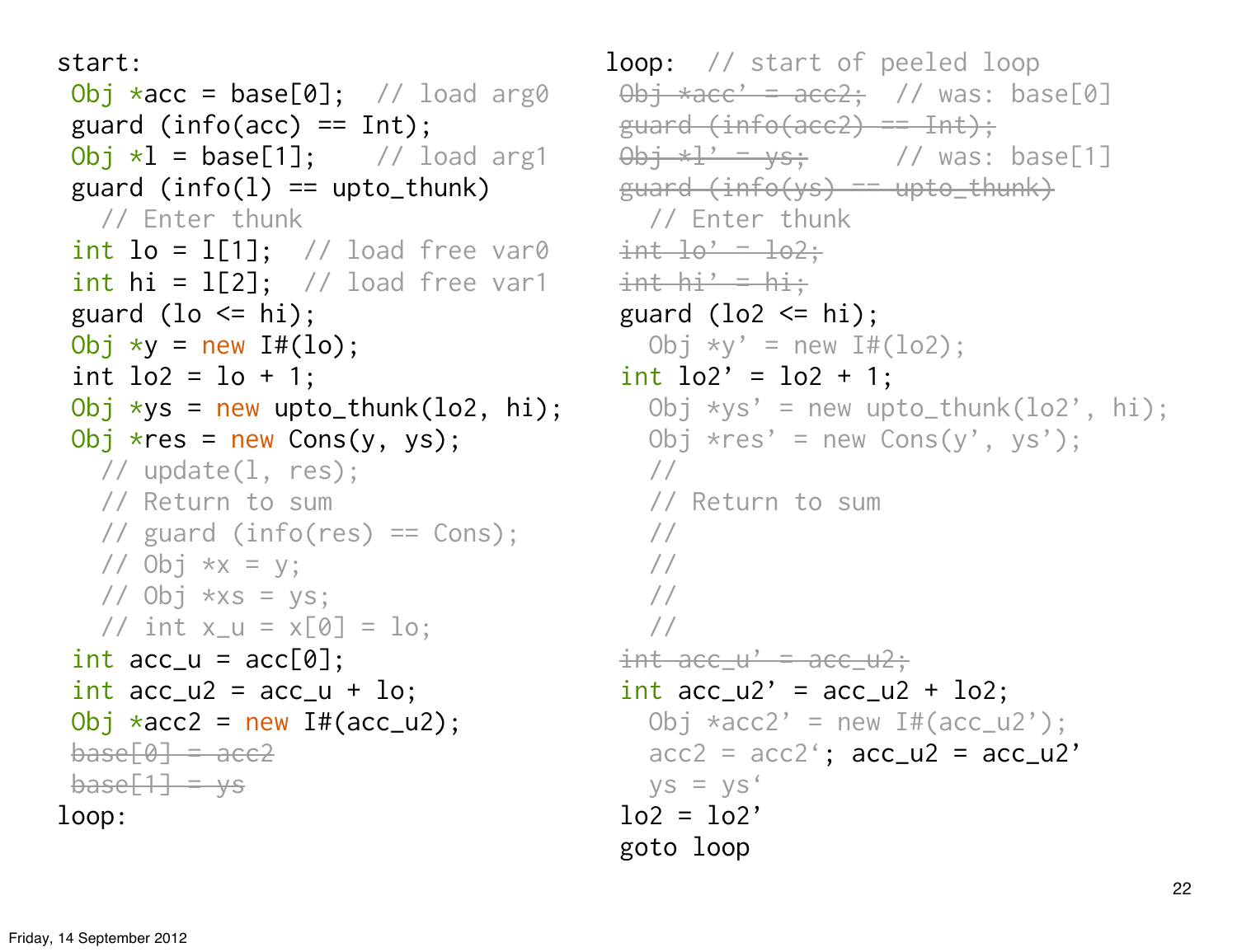```
start:
Obj *acc = base[0]; // load arg0
```

```
guard (info(acc) == Int);
Obj *1 = base[1]; // load arg1
guard (info(1) == upto_thunk)
  // Enter thunk
 int lo = l[1]; // load free var0 goto loop;
 int hi = 1[2]; // load free var1
guard (lo \le hi);
Obj *y = new I#(lo);int lo2 = lo + 1;
Obj \starys = new upto_thunk(lo2, hi);
Obj *res = new Cons(y, ys); // update(l, res);
   // Return to sum
   // guard (info(res) == Cons);
  // Obj *x = y;
  // Obj ***s = ys;// int x_{-}u = x[0] = 10;
 int acc_u = acc[0];
 int acc_u2 = acc_u + lo;Obj *acc2 = new If (acc_u2);base[0] = ace2base[1] = vsloop:
```

```
loop: // start of peeled loop
guard (lo2 \leq hi);
  int lo2' = lo2 + 1;
   int acc_u2' = acc_u2 + \logacc_u2 = acc_u2';lo2 = lo2;
```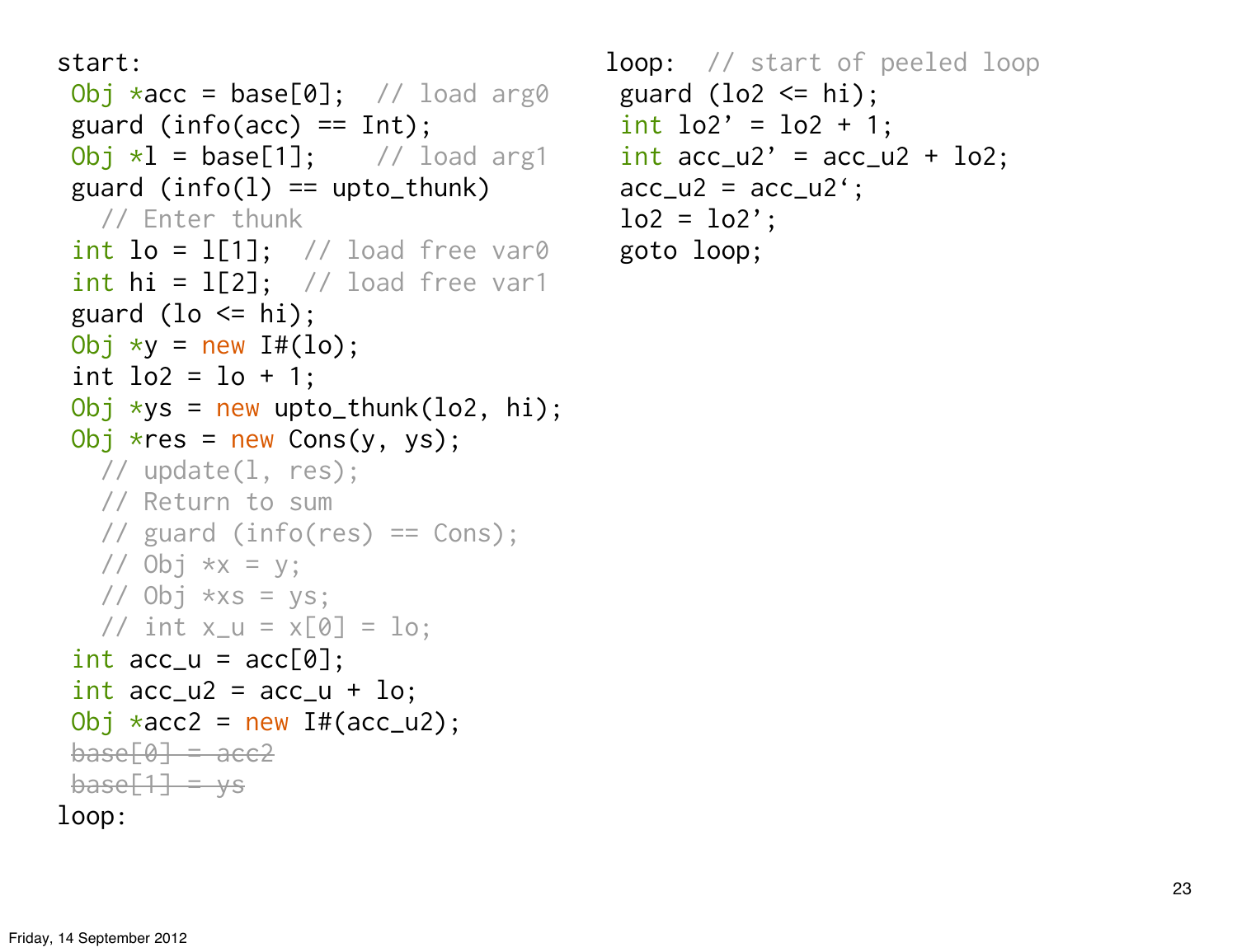```
start:
 Obj *acc = base[0]; // load arg0 guard (lo2 \leq hi);
guard (info(acc) == Int);
 Obj *l = base[1]; // load arg1 acc_l = acc_l + lo2;guard (info(1) == upto_thunk)
  // Enter thunk
 int lo = l[1]; // load free var0
 int hi = 1[2]; // load free var1
guard (lo \le hi);
Obj *y = new I#(lo);int lo2 = lo + 1;
Obj \starys = new upto_thunk(lo2, hi);
Obj *res = new Cons(y, ys); // update(l, res);
   // Return to sum
   // guard (info(res) == Cons);
  // Obj *x = y;
  // Obj ***s = ys;// int x_{-}u = x[0] = 10;
 int acc_u = acc[0];
 int acc_u2 = acc_u + lo;Obj *acc2 = new If (acc_u2);base[0] = ace2base[1] = vsloop:
```

```
loop: // start of peeled loop
      \log 2 = \log 1 + 1;
 goto loop;
```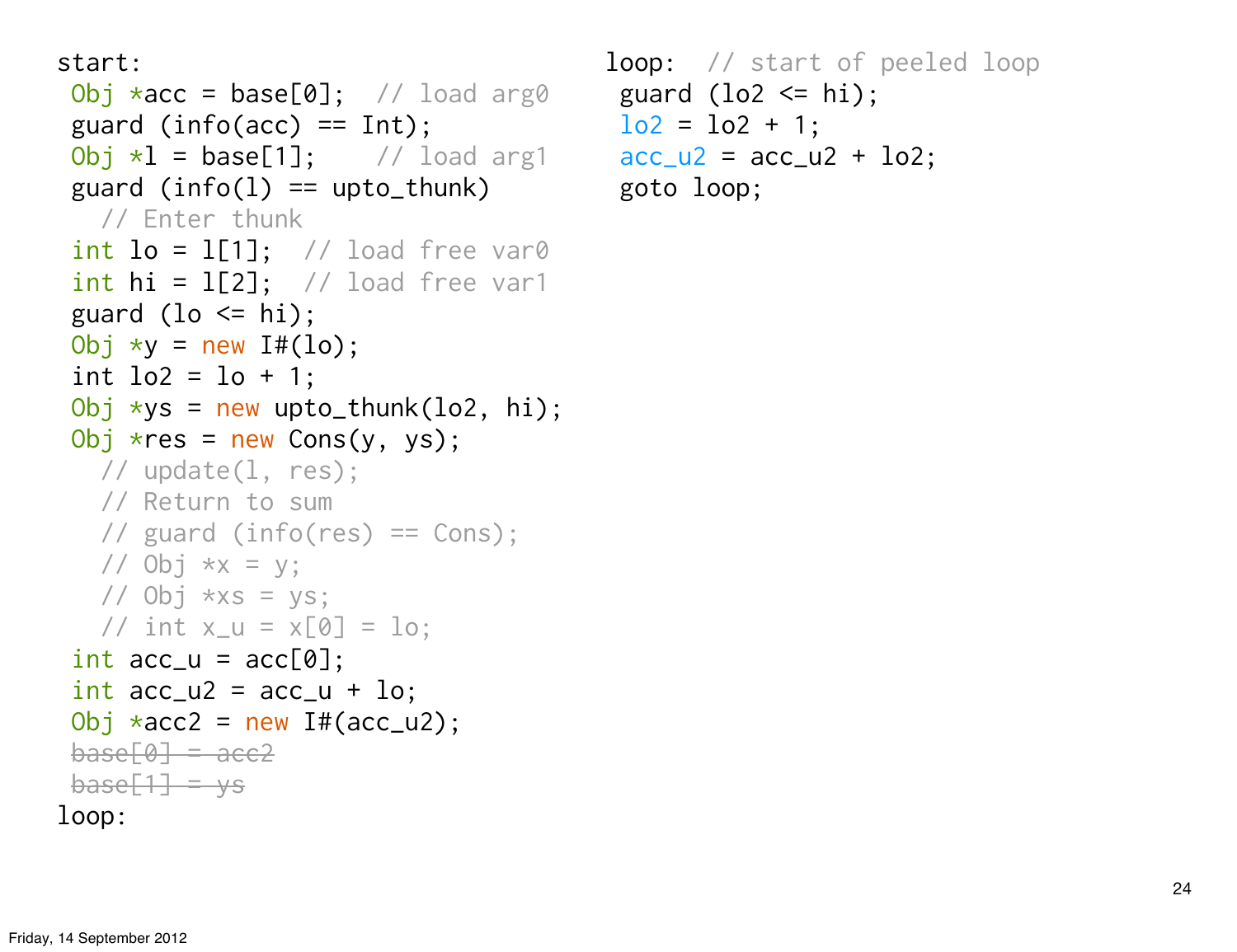```
start:
Obj *acc = base[0];
guard (info(acc) == Int);
Obj *1 = \text{base}[1];
guard (info(1) == upto_thunk)
int 10 = 1[1];int hi = 1[2];
guard (lo \le hi);
Obj *y = new If(lo);int lo2 = lo + 1;
Obj *ys = new upto_thunk(log, hi);Obj *res = new Cons(y, ys);int acc_u = acc[0];int acc_u2 = acc_u + 10;
Obj *acc2 = new If (acc_u2);loop:
guard (lo2 \le hi);
\log z = \log 1 + 1;
 acc_u2 = acc_u2 + \log goto loop;
```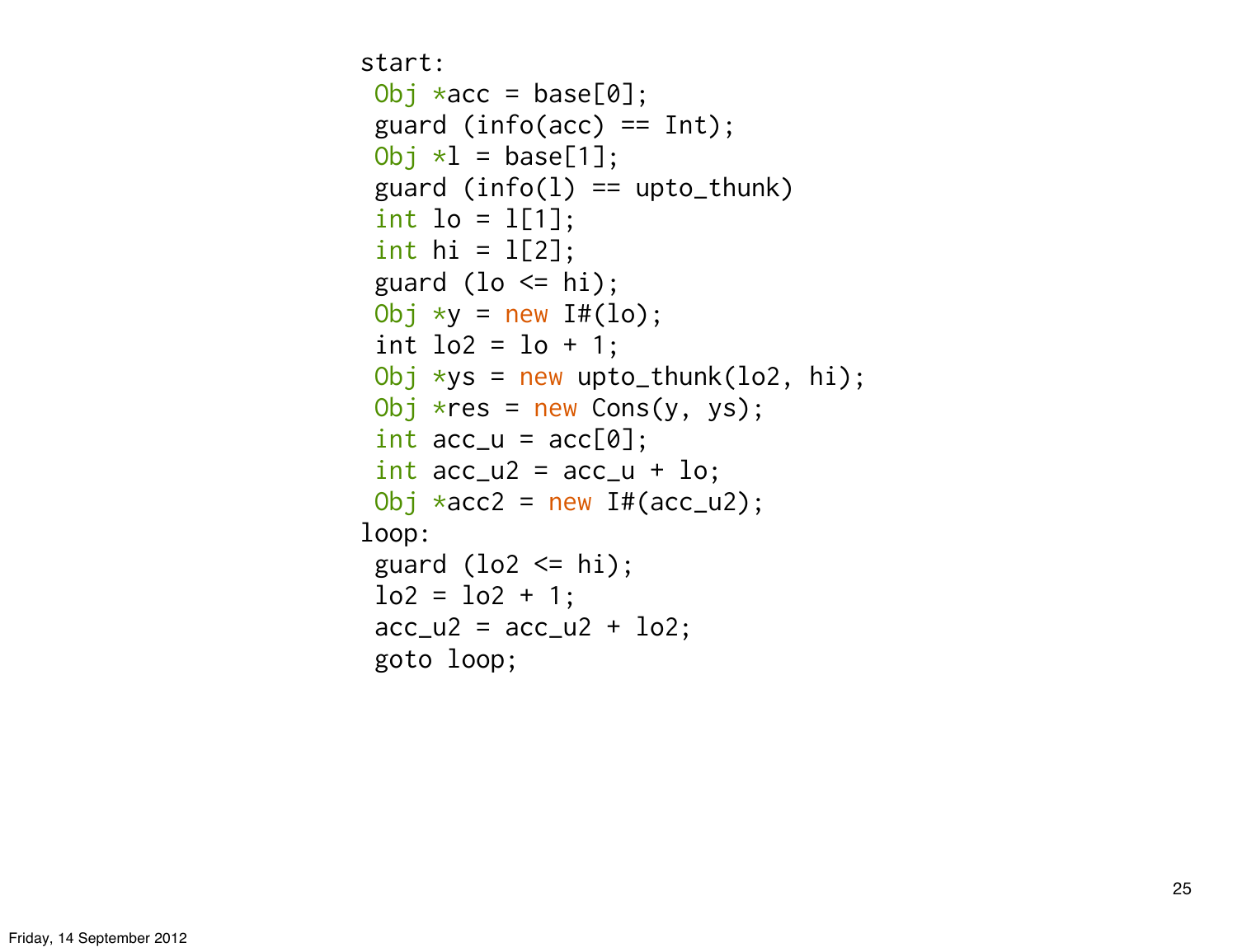sum 55 (upto 11 100)

![](_page_25_Figure_2.jpeg)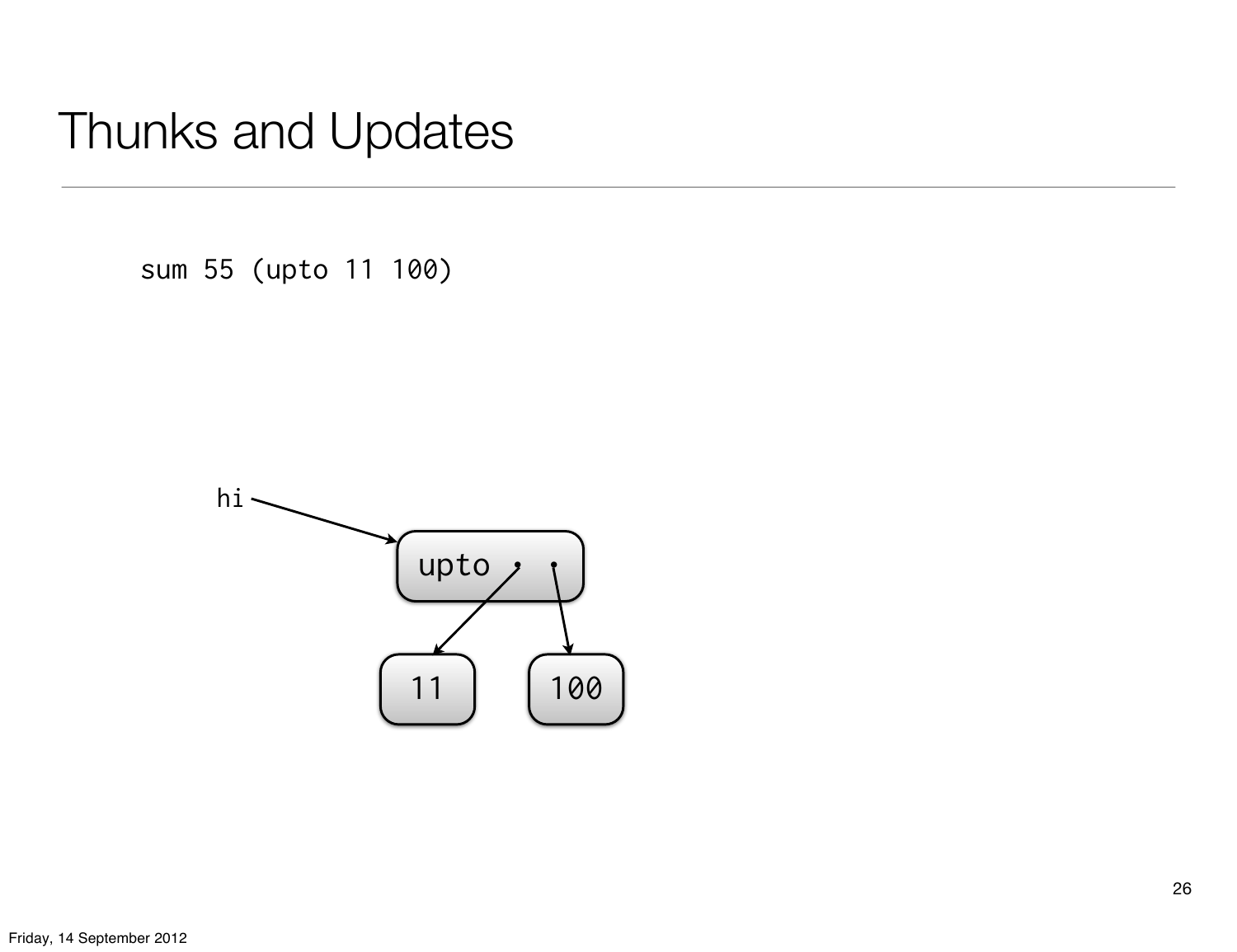sum 55 (11 : upto 12 100)

![](_page_26_Figure_2.jpeg)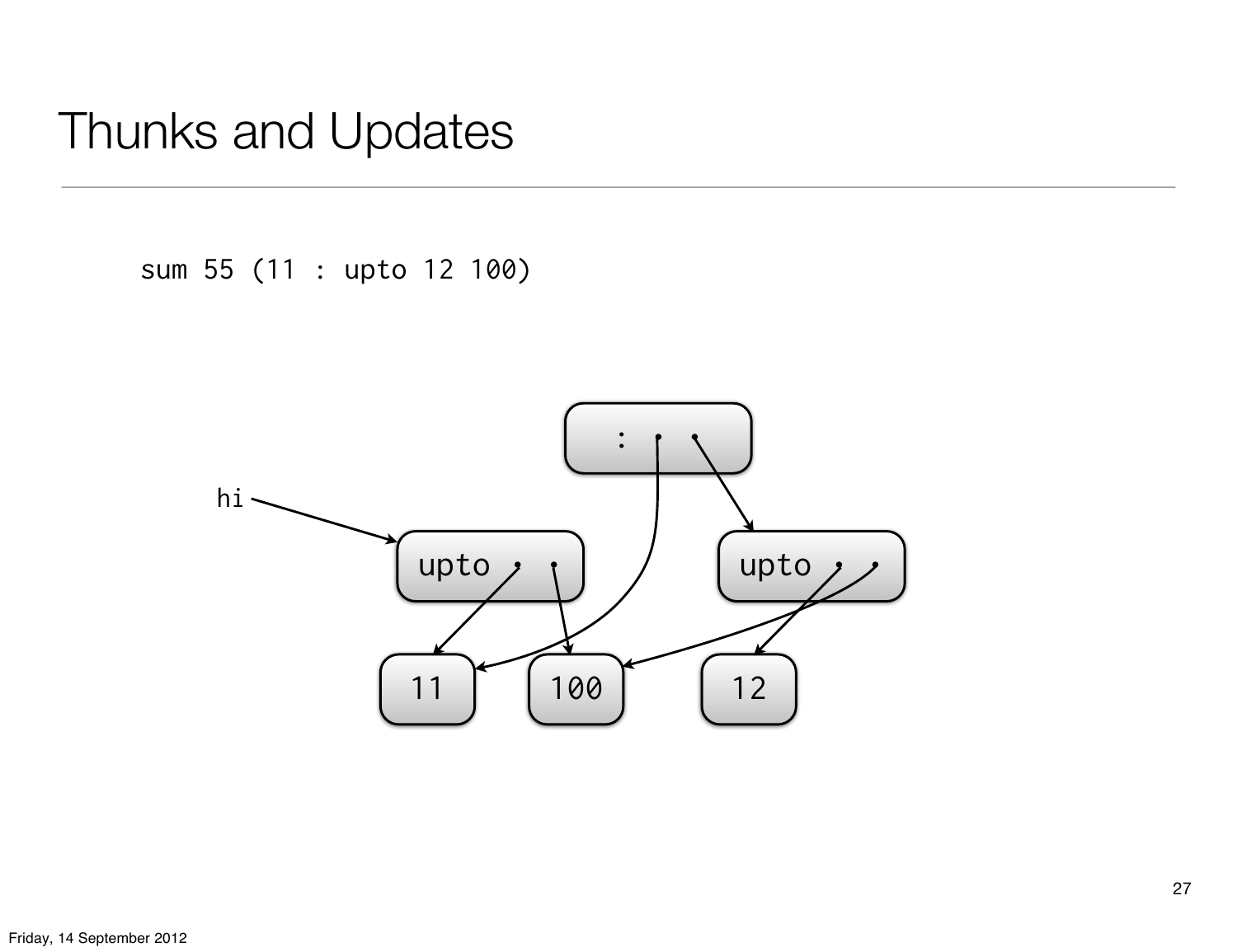sum 55 (11 : upto 12 100)

![](_page_27_Figure_2.jpeg)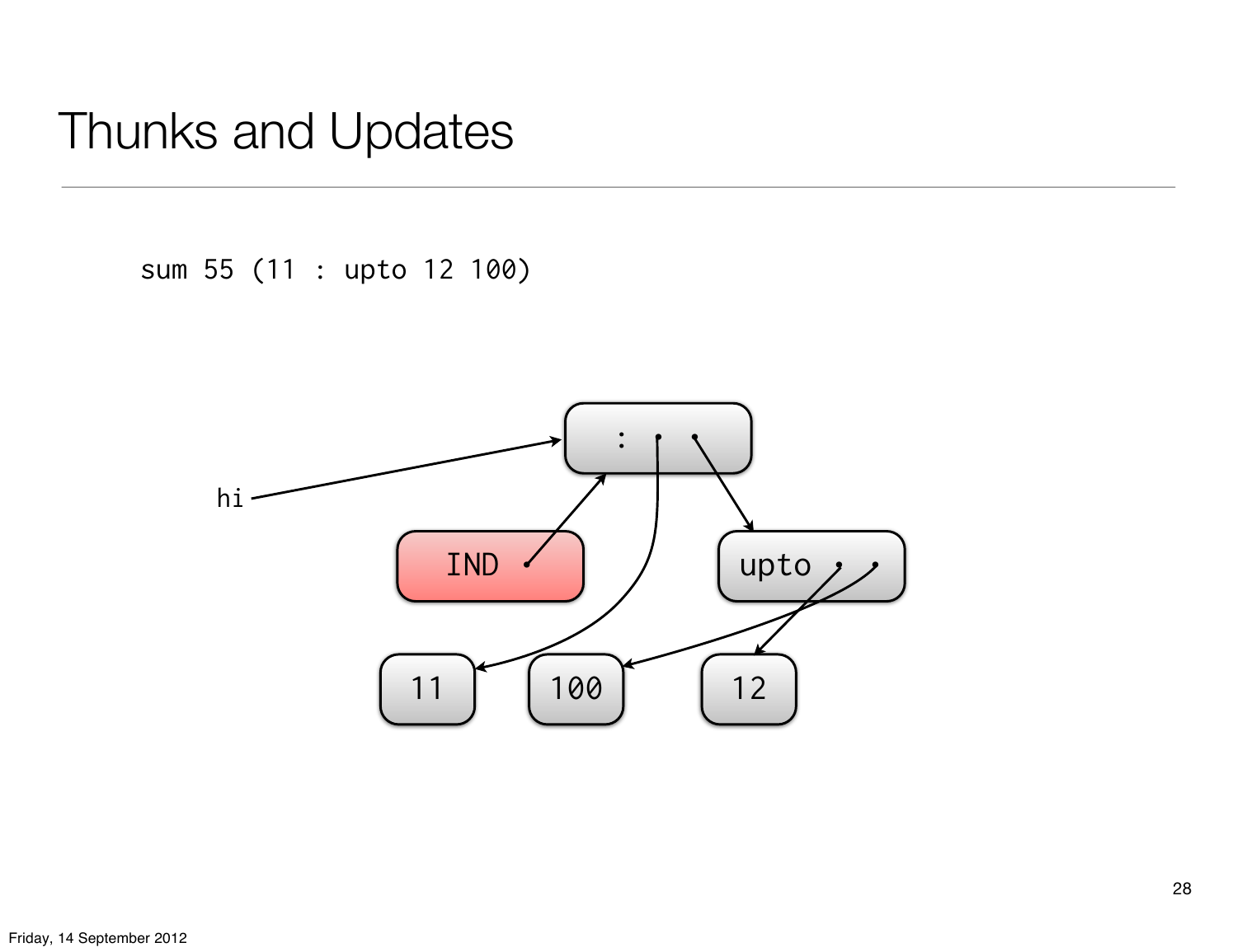sum 66 (upto 12 100)

![](_page_28_Figure_2.jpeg)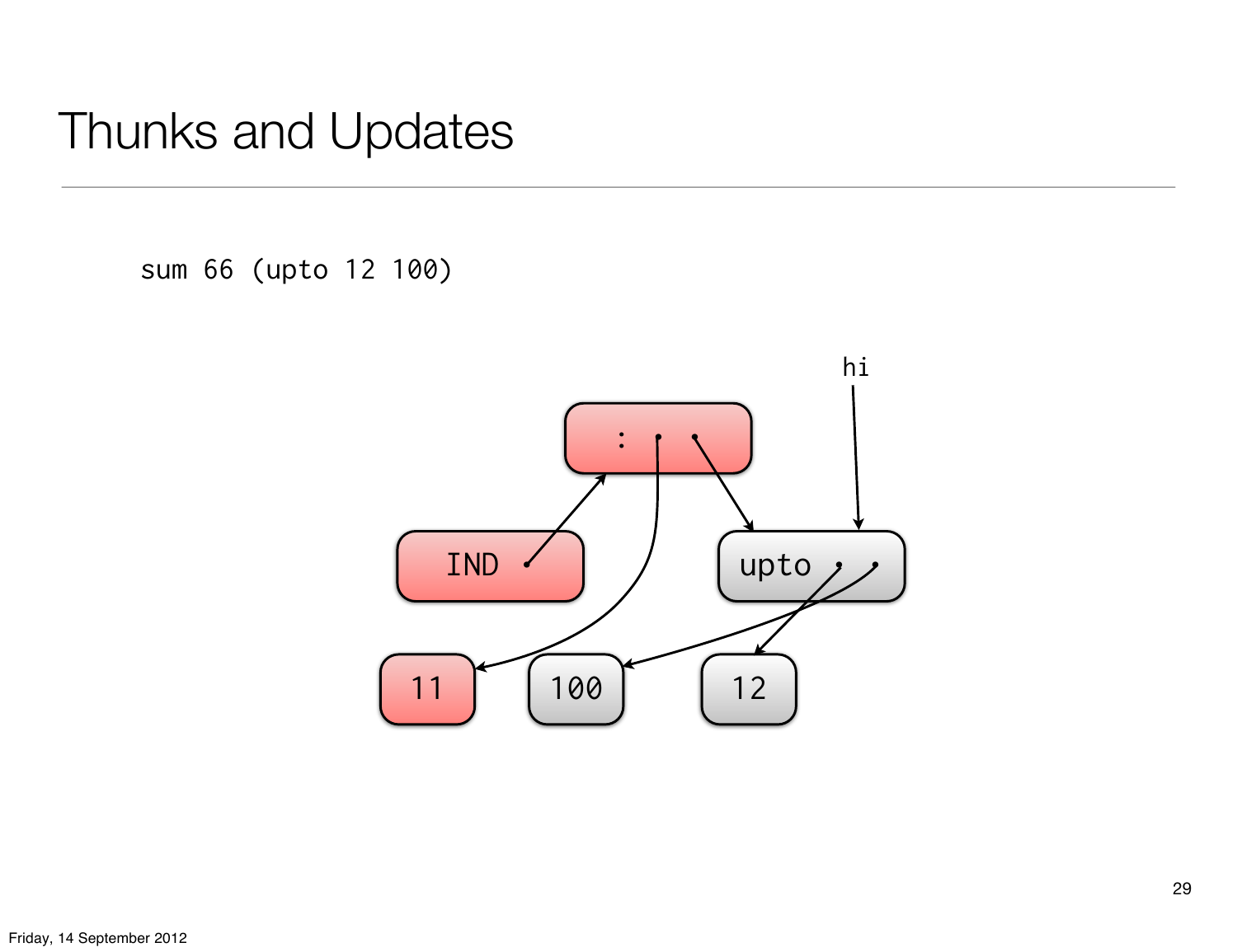sum 66 (12 : upto 13 100)

![](_page_29_Figure_2.jpeg)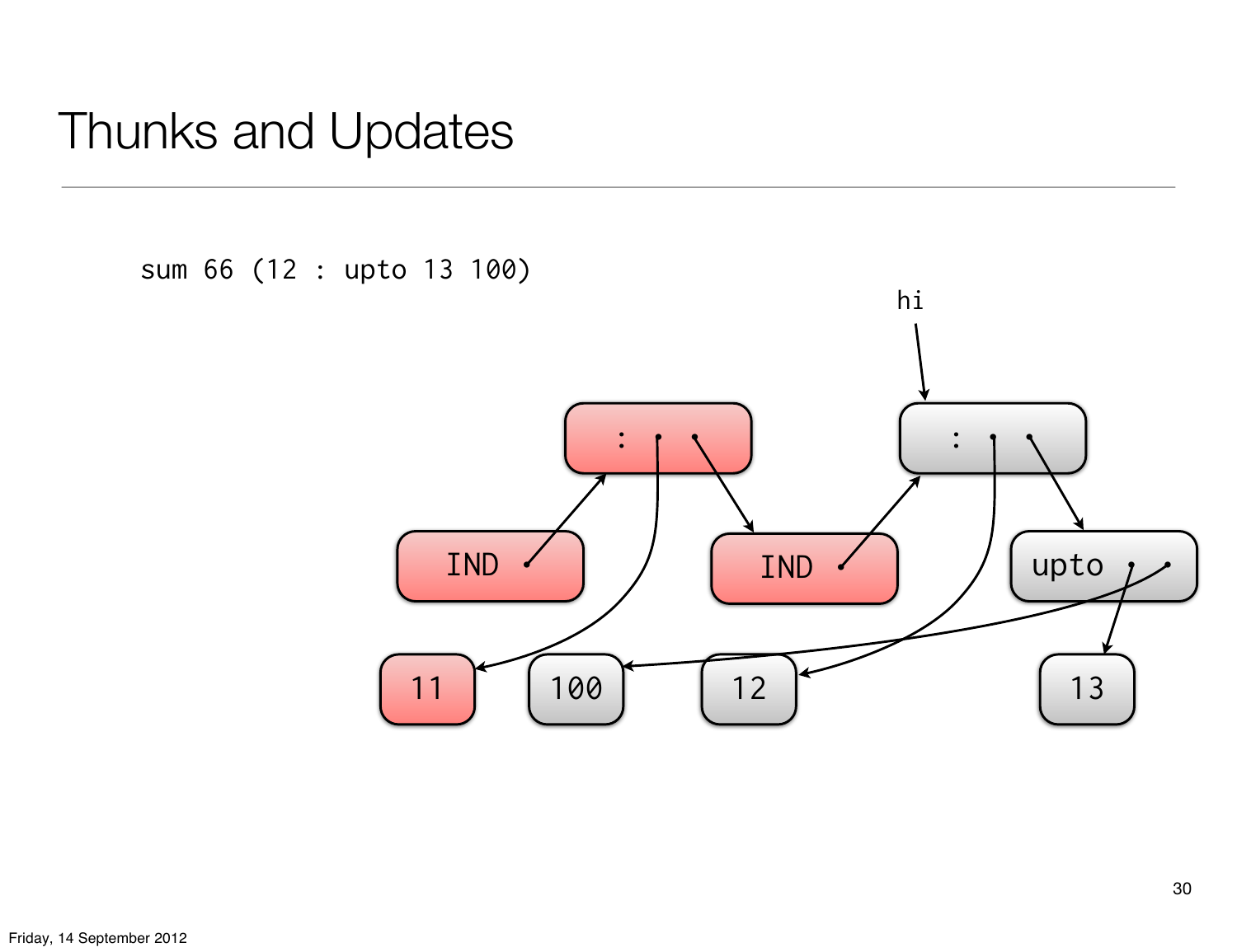sum 78 (upto 13 100)

![](_page_30_Figure_2.jpeg)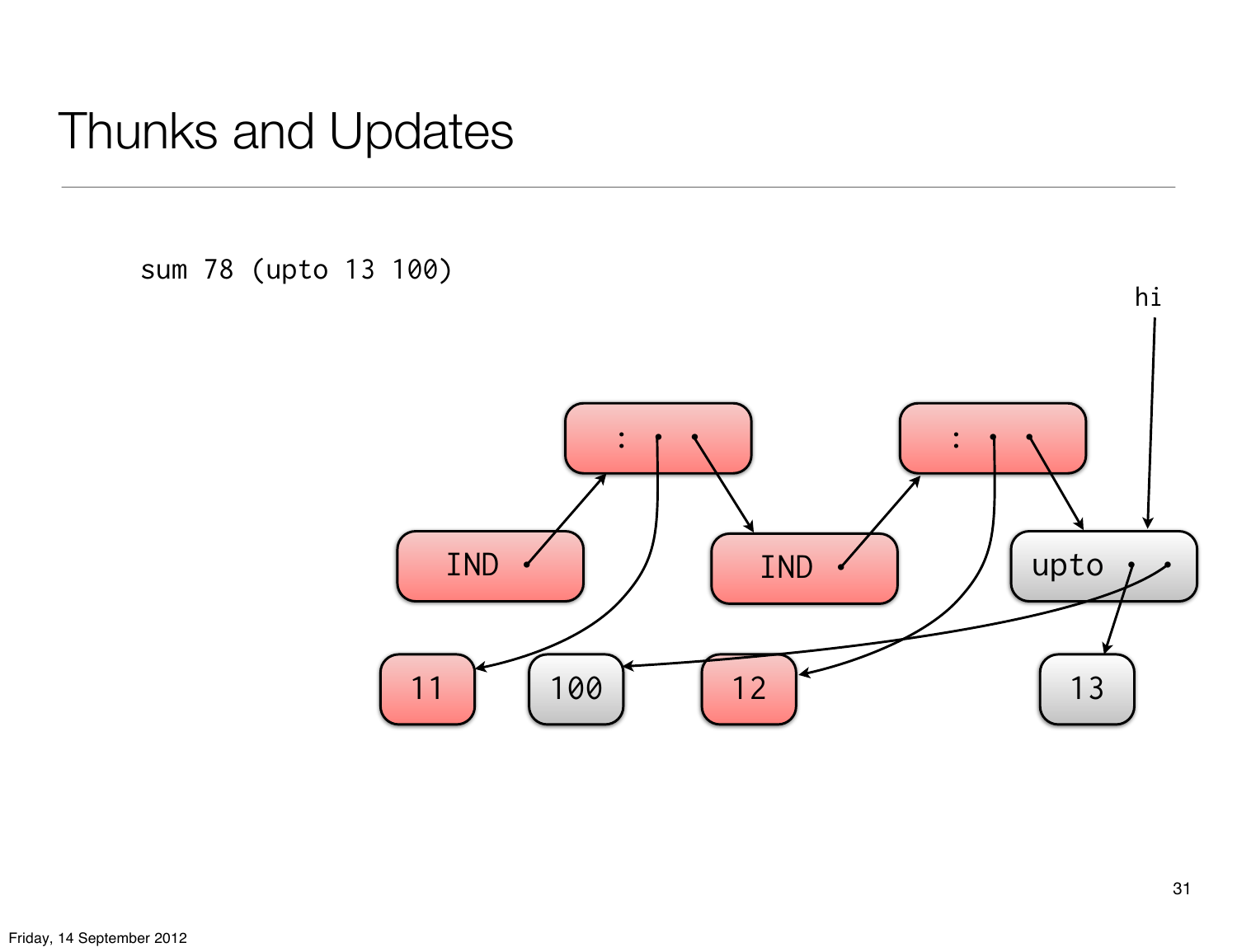#### Demo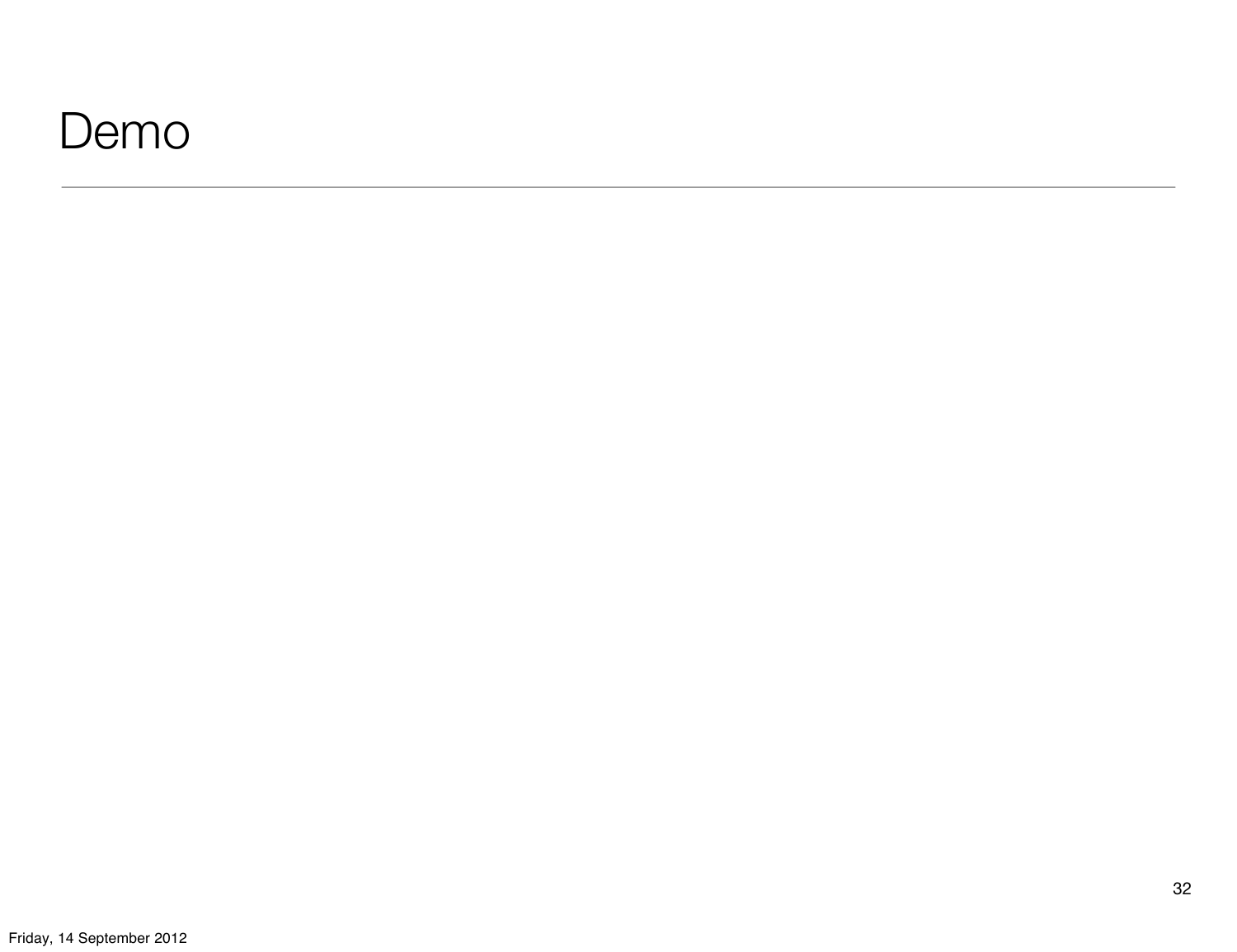```
\cdot upto :: Int \rightarrow Int \rightarrow [Int]
 upto lo hi =
     if lo > hi then [] else lo : upto (lo + 1) hi
```

```
\cdot sum :: Int \rightarrow [Int] \rightarrow Int
  sum l acc l = case l of
    \Box \rightarrow acc
     (x:xs) \rightarrow sum (acc + x) xs
```
 $\cdot$  test = print (sum 0 (upto 1 100))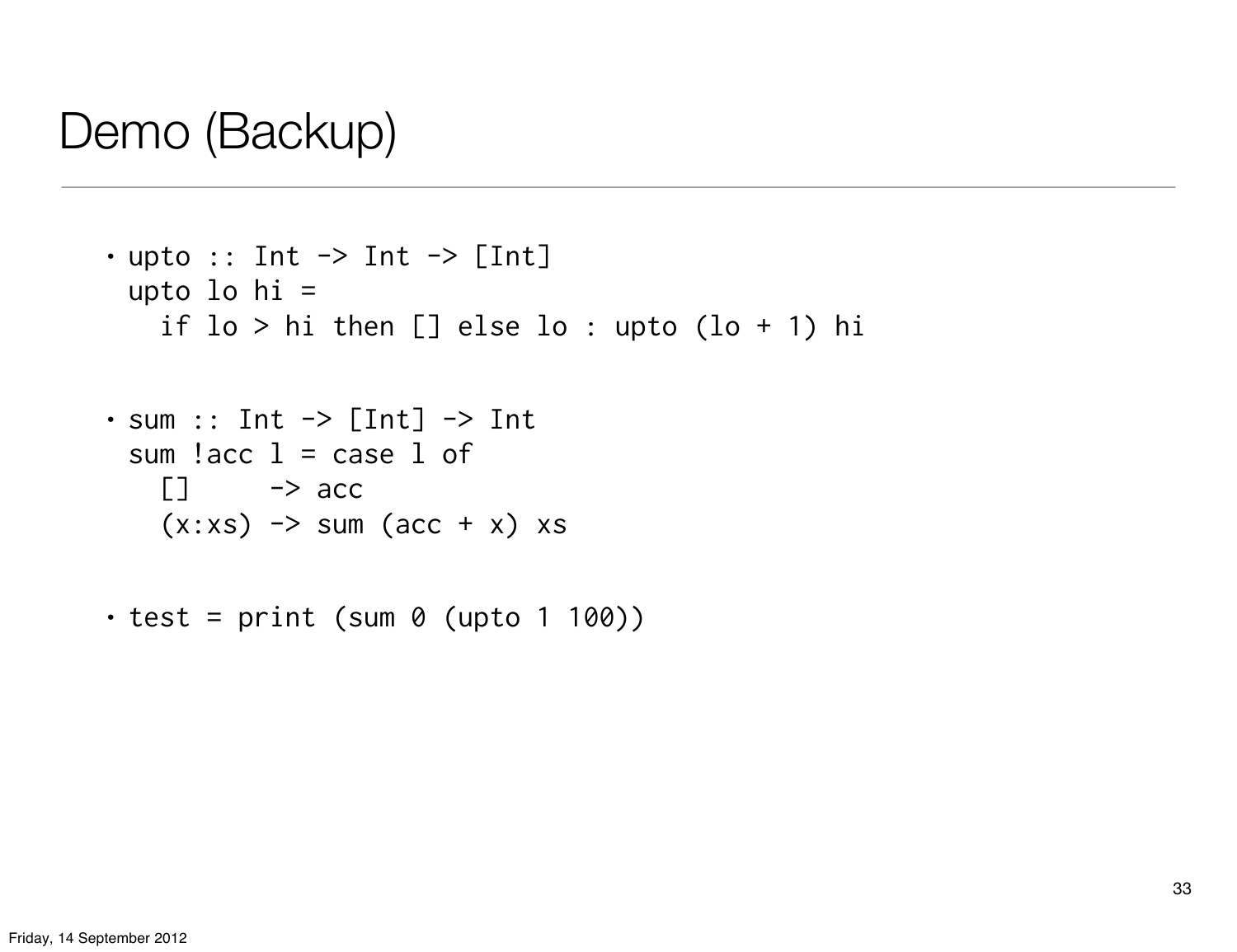$\cdot$  upto :: Int  $\rightarrow$  Int  $\rightarrow$  [Int] upto lo hi = if lo > hi then [] else lo : upto (lo + 1) hi

GHC 7.0.3 -O2: 1.14s MUT (1.18s total) 6.5GB/s

-> acc

 $\mathcal{L} \rightarrow \mathcal{L}$  , such that  $\mathcal{L} \rightarrow \mathcal{L}$  such that  $\mathcal{L} \rightarrow \mathcal{L}$ 

 $\mathcal{L}_{\mathcal{A}}$ 

Lambdachine: 1.23s MUT (1.24s total) 6.5GB/s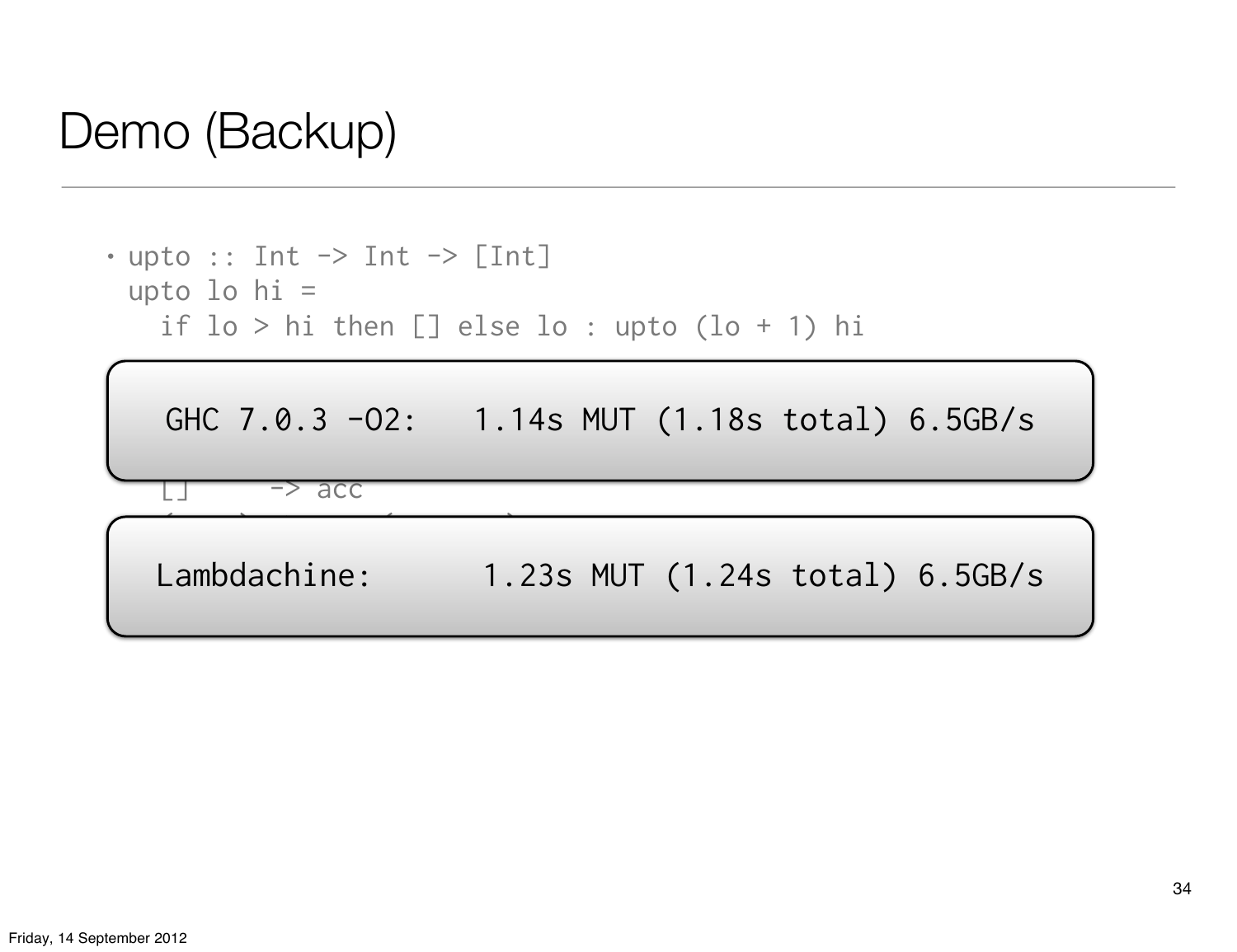```
• upto :: Int \rightarrow Int \rightarrow [Int]
 upto lo hi =
    if lo > hi then [] else lo : upto (lo + 1) hi
\cdot sum :: Int \rightarrow [Int] \rightarrow Int
 sum l acc l = case l of
    \Box \rightarrow acc
    (x:xs) \rightarrow sum (acc + x) xs• map' :: (a \rightarrow b) \rightarrow [a] \rightarrow [b]map' [ [ ] = [ ]map' f (x:xs) = let !y = f x in y : map' f xs
```
 $\cdot$  test = print (sum 0 (map (plusInt 1) (upto 1 100)))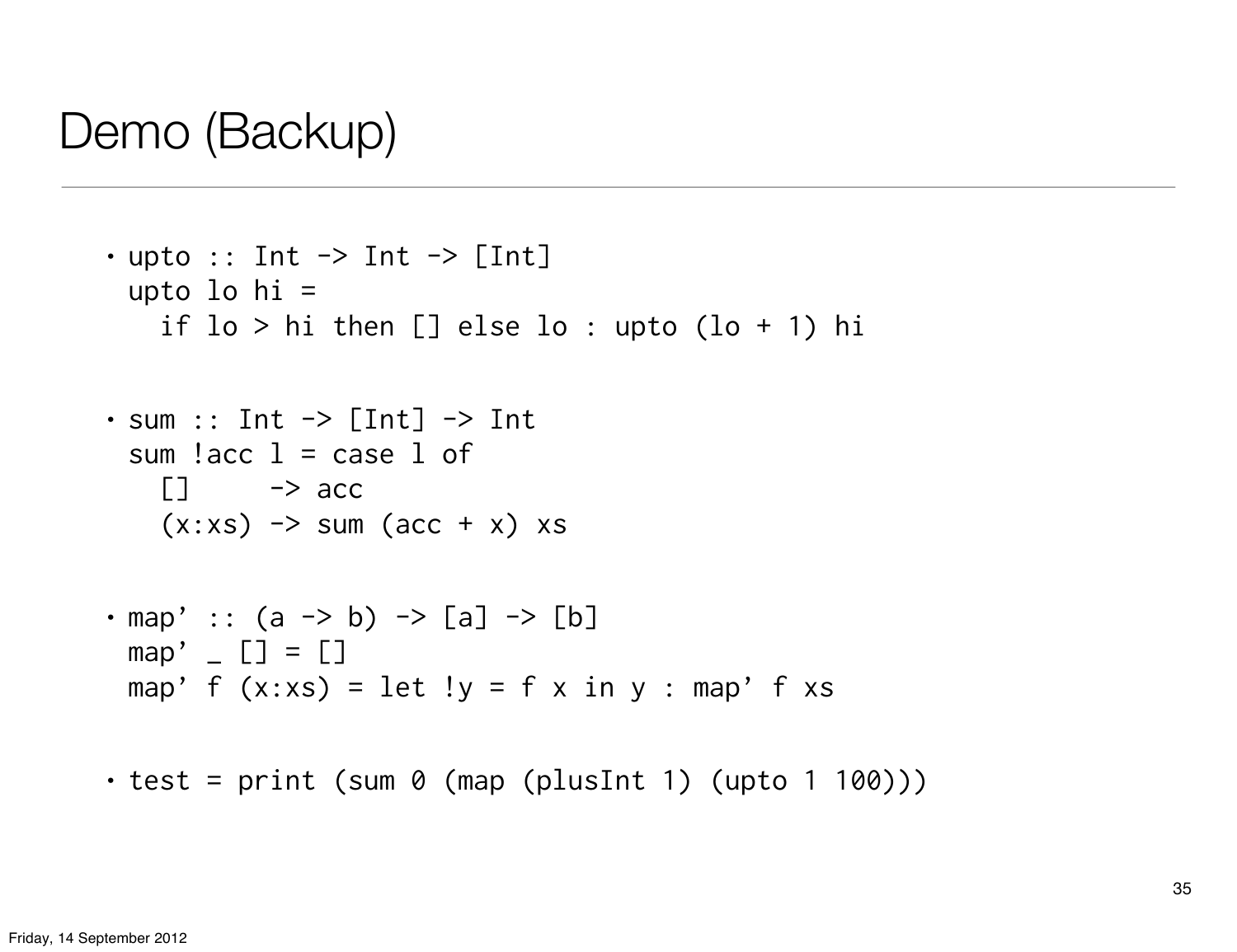```
• upto :: Int \rightarrow Int \rightarrow [Int]
 upto lo hi =
     if lo > hi then [] else lo : upto (lo + 1) hi
```
![](_page_35_Figure_2.jpeg)

 $\cdot$  test = print (sum 0 (map (plusInt 1) (upto 1 100)))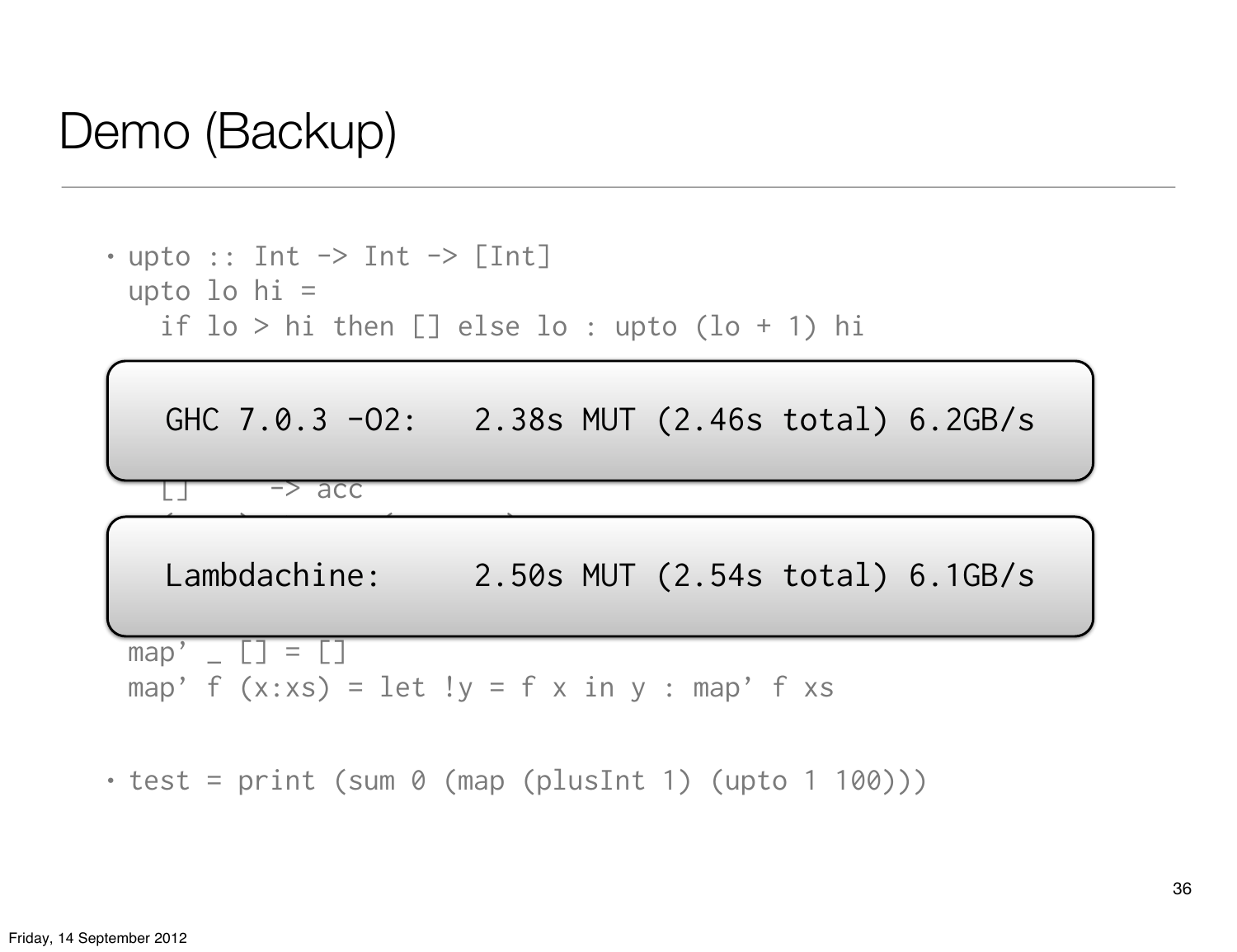# Conclusions & Ongoing Work

- Trace selection is tricky. Haskell's control flow graphs are large messy.
- How *do* we detect when an update can be omitted?
- Only a small subset of the Prelude supported.

 $\bullet$  ...